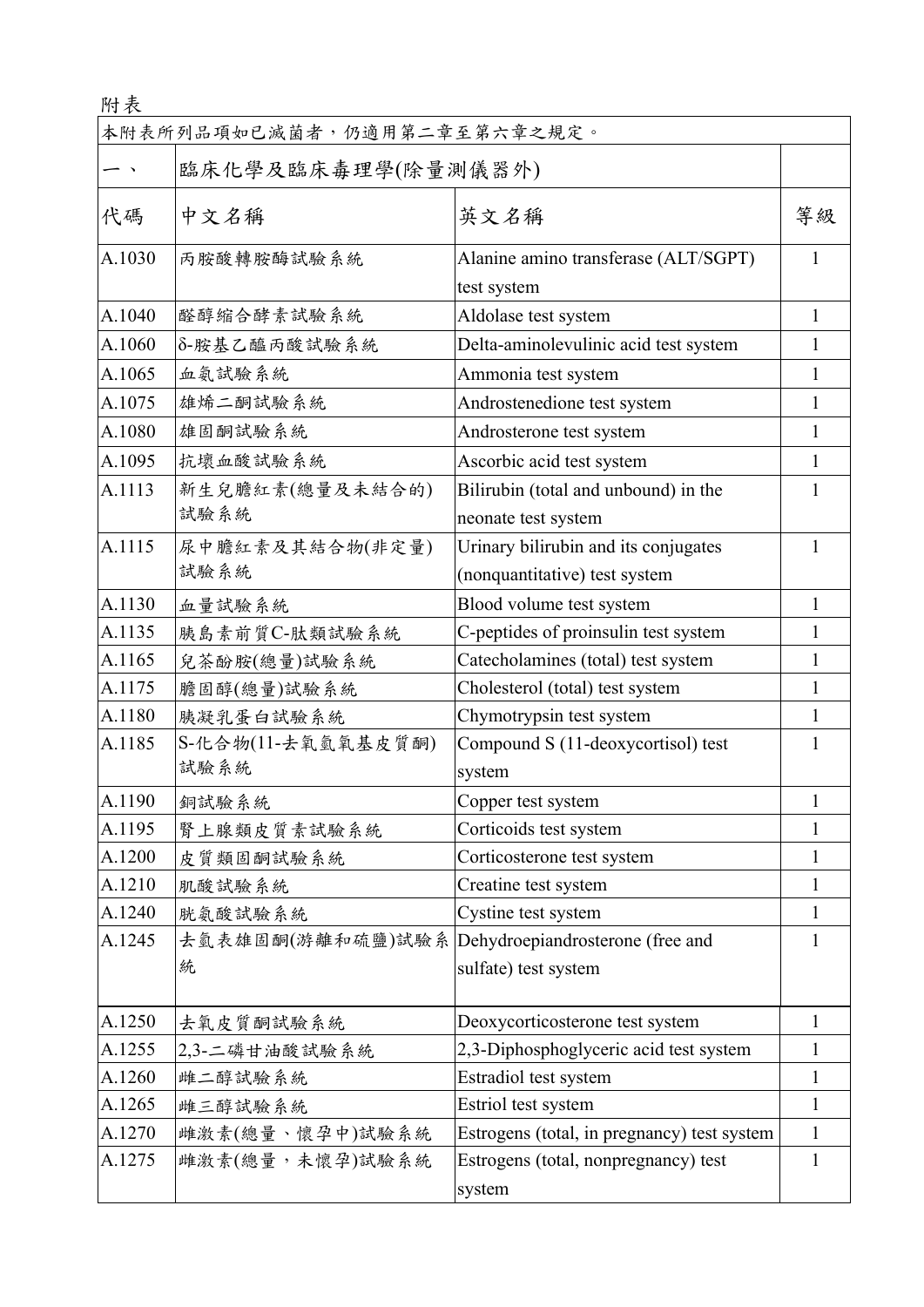| A.1280 | 雌素酮試驗系統                 | Estrone test system                        | 1            |
|--------|-------------------------|--------------------------------------------|--------------|
| A.1285 | 睪丸素酮還原型試驗系統             | Etiocholanolone test system                | 1            |
| A.1290 | 脂肪酸試驗系統                 | Fatty acids test system                    |              |
| A.1300 | 卵泡剌激激素試驗系統              | Follicle-stimulating hormone test system   | 1            |
| A.1305 | Formiminoglutamic acid, | Formiminoglutamic acid (FIGLU) test        |              |
|        | (FIGLU)試驗系統             | system                                     |              |
| A.1310 | 半乳糖試驗系統                 | Galactose test system                      | 1            |
| A.1320 | 胃酸試驗系統                  | Gastric acidity test system                | 1            |
| A.1325 | 胃泌素試驗系統                 | Gastrin test system                        | 1            |
| A.1330 | 球蛋白試驗系統                 | Globulin test system                       | 1            |
| A.1335 | 升糖素試驗系統                 | Glucagon test system                       | 1            |
| A.1360 | r-麩胺醯轉移酶(GGT)和同功酶試      | Gamma-glutamyl transpeptidase              | 1            |
|        | 驗系統                     | and isoenzymes test system                 |              |
| A.1365 | 麩甘胱試驗系統                 | Glutathione test system                    | $\mathbf{1}$ |
| A.1370 | 人體生長激素試驗系統              | Human growth hormone test system           | 1            |
| A.1375 | 組織氨基酸試驗系統               | Histidine test system                      | $\mathbf{1}$ |
| A.1380 | 羥丁酸去氫酵素試驗系統             | Hydroxybutyric dehydrogenase test          | 1            |
|        |                         | system                                     |              |
| A.1385 | 17-皮質類脂醇(17-生酮的類脂       | 17-Hydroxycorticosteroids (17-ketogenic    | 1            |
|        | 醇)試驗系統                  | steroids) test system                      |              |
| A.1390 | 5-羥引朵醋酸/血清素試驗系統         | 5-Hydroxyindole acetic acid/serotonin test | 1            |
|        |                         | system                                     |              |
| A.1395 | 17-黃體酯酮試驗系統             | 17-Hydroxyprogesterone test system         | 1            |
| A.1400 | 羥基脯氨酸試驗系統               | Hydroxyproline test system                 | 1            |
| A.1405 | 免疫反應胰島素試驗系統             | Immunoreactive insulin test system         |              |
| A.1410 | 鐵(非血基質)試驗系統             | Iron (non-heme) test system                | 1            |
| A.1415 | 鐵結合能力試驗系統               | Iron-binding capacity test system          | 1            |
| A.1420 | 同檸檬酸去氫酵素試驗系統            | Isocitric dehydrogenase test system        | 1            |
| A.1430 | 17-酮固醇試驗系統              | 17-Ketosteroids test system                | 1            |
| A.1435 | 酮(非定量)試驗系統              | Ketones (nonquantitative) test system      | 1            |
| A.1440 | 乳酸脱氫酶試驗系統               | Lactate dehydrogenase test system          | 1            |
| A.1450 | 乳酸試驗系統                  | Lactic acid test system                    | 1            |
| A.1460 | 白胺酸胺肽酶試驗系統              | Leucine aminopeptidase test system         | 1            |
| A.1465 | 脂肪分解酵素試驗系統              | Lipase test system                         | 1            |
| A.1470 | 脂肪(總量)試驗系統              | Lipid (total) test system                  | 1            |
| A.1475 | 脂蛋白試驗系統                 | Lipoprotein test system                    | 1            |
| A.1485 | 黄體激素試驗系統                | Luteinizing hormone test system            | 1            |
| A.1490 | 溶菌酵素試驗系統                | Lysozyme (muramidase) test system          | 1            |
| A.1495 | 鎂試驗系統                   | Magnesium test system                      | 1            |
| A.1500 | 蘋果酸去氫酵素試驗系統             | Malic dehydrogenase test system            | $\mathbf{1}$ |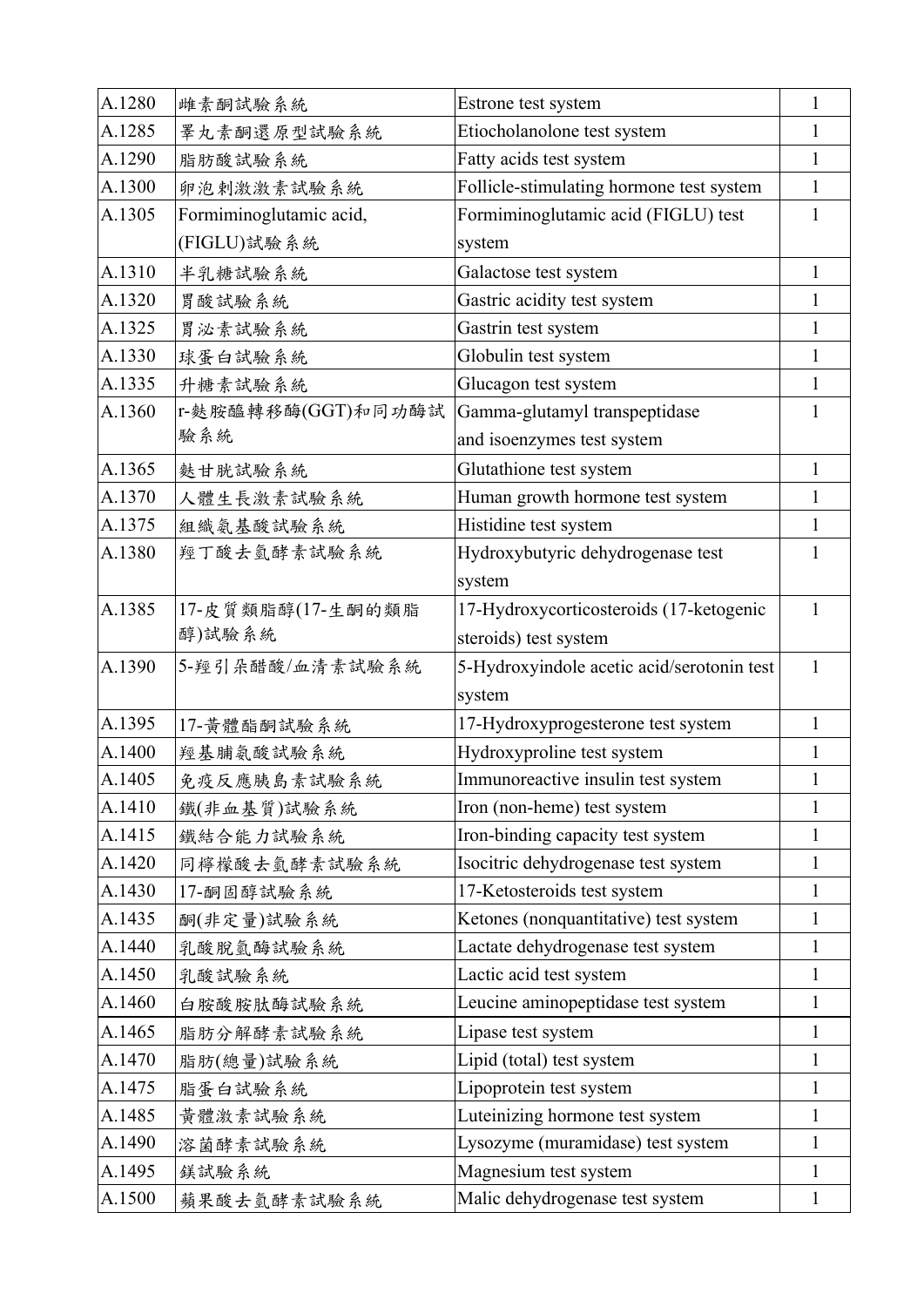| A.1505 | 黏多醣(非定量)試驗系統    | Mucopolysaccharides (nonquantitative)    | 1            |
|--------|-----------------|------------------------------------------|--------------|
|        |                 | test system                              |              |
| A.1510 | 亞硝酸鹽(非定量)試驗系統   | Nitrite (nonquantitative) test system    | $\mathbf{1}$ |
| A.1515 | 氮(胺基一氮)試驗系統     | Nitrogen (amino-nitrogen) test system    | $\mathbf{1}$ |
| A.1520 | 5'-核甘酸酵素試驗系統    | 5'-Nucleotidase test system              | $\mathbf{1}$ |
| A.1530 | 血漿器官體積計測法試驗系統   | Plasma oncometry test system             | $\mathbf{1}$ |
| A.1535 | 鳥氨基酸碳醯氨轉移酶試驗系統  | Ornithine carbamyl transferase test      | 1            |
|        |                 | system                                   |              |
| A.1540 | 滲透壓試驗系統         | Osmolality test system                   | $\mathbf{1}$ |
| A.1542 | 草酸鹽試驗系統         | Oxalate test system                      | 1            |
| A.1550 | 尿酸鹼值(非定量)試驗系統   | Urinary pH (nonquantitative) test system | 1            |
| A.1560 | 尿苯酮(非定量)試驗系統    | Urinary phenylketones (nonquantitative)  | 1            |
|        |                 | test system                              |              |
| A.1565 | 6-磷糖去氫酵素試驗系統    | 6-Phosphogluconate dehydrogenase test    | 1            |
|        |                 | system                                   |              |
| A.1570 | 磷酸己醣異構酶試驗系統     | Phosphohexose isomerase test system      | $\mathbf{1}$ |
| A.1575 | 磷脂類試驗系統         | Phospholipid test system                 | $\mathbf{1}$ |
| A.1580 | 磷酸(無機)試驗系統      | Phosphorus (inorganic) test system       | 1            |
| A.1590 | 噙咯色原質試驗系統       | Porphobilinogen test system              | 1            |
| A.1595 | 噙咯紫質試驗系統        | Porphyrins test system                   | $\mathbf{1}$ |
| A.1605 | 黄體脂醇試驗系統        | Pregnanediol test system                 | $\mathbf{1}$ |
| A.1610 | 妊三醇試驗系統         | Pregnanetriol test system                | $\mathbf{1}$ |
| A.1615 | 孕烯醇酮試驗系統        | Pregnenolone test system                 | 1            |
| A.1620 | 黄體脂酮試驗系統        | Progesterone test system                 | 1            |
| A.1625 | 催乳素試驗系統         | Prolactin (lactogen) test system         | 1            |
| A.1630 | 蛋白質(化學分離法)試驗系統  | Protein (fractionation) test system      | 1            |
| A.1635 | 總蛋白質試驗系統        | Total protein test system                | 1            |
| A.1640 | 蛋白質結合碘試驗系統      | Protein-bound iodine test system         | 1            |
| A.1645 | 尿蛋白質或白蛋白(非定量)試驗 | Urinary protein or albumin               | 1            |
|        | 系統              | (nonquantitative) test system            |              |
| A.1650 | 丙酮酸激酶試驗系統       | Pyruvate kinase test system              | $\mathbf{1}$ |
| A.1655 | 丙酮酸試驗系統         | Pyruvic acid test system                 | 1            |
| A.1660 | 品管材料(分析與非分析)    | Quality control material (assayed        | 1            |
|        |                 | and unassayed)                           |              |
| A.1670 | 山梨糖去氫酵素試驗系統     | Sorbitol dehydrogenase test system       | 1            |
| A.1680 | 睪丸脂酮試驗系統        | Testosterone test system                 | 1            |
| A.1705 | 三酸甘油脂試驗系統       | Triglyceride test system                 | 1            |
| A.1710 | 總三碘甲狀腺素試驗系統     | Total triiodothyronine test system       | 1            |
| A.1715 | 三碘甲狀腺素吸收試驗系統    | Triiodothyronine uptake test system      | 1            |
| A.1720 | 丙醣磷酸異構酶試驗系統     | Triose phosphate isomerase test system   | 1            |
|        |                 |                                          |              |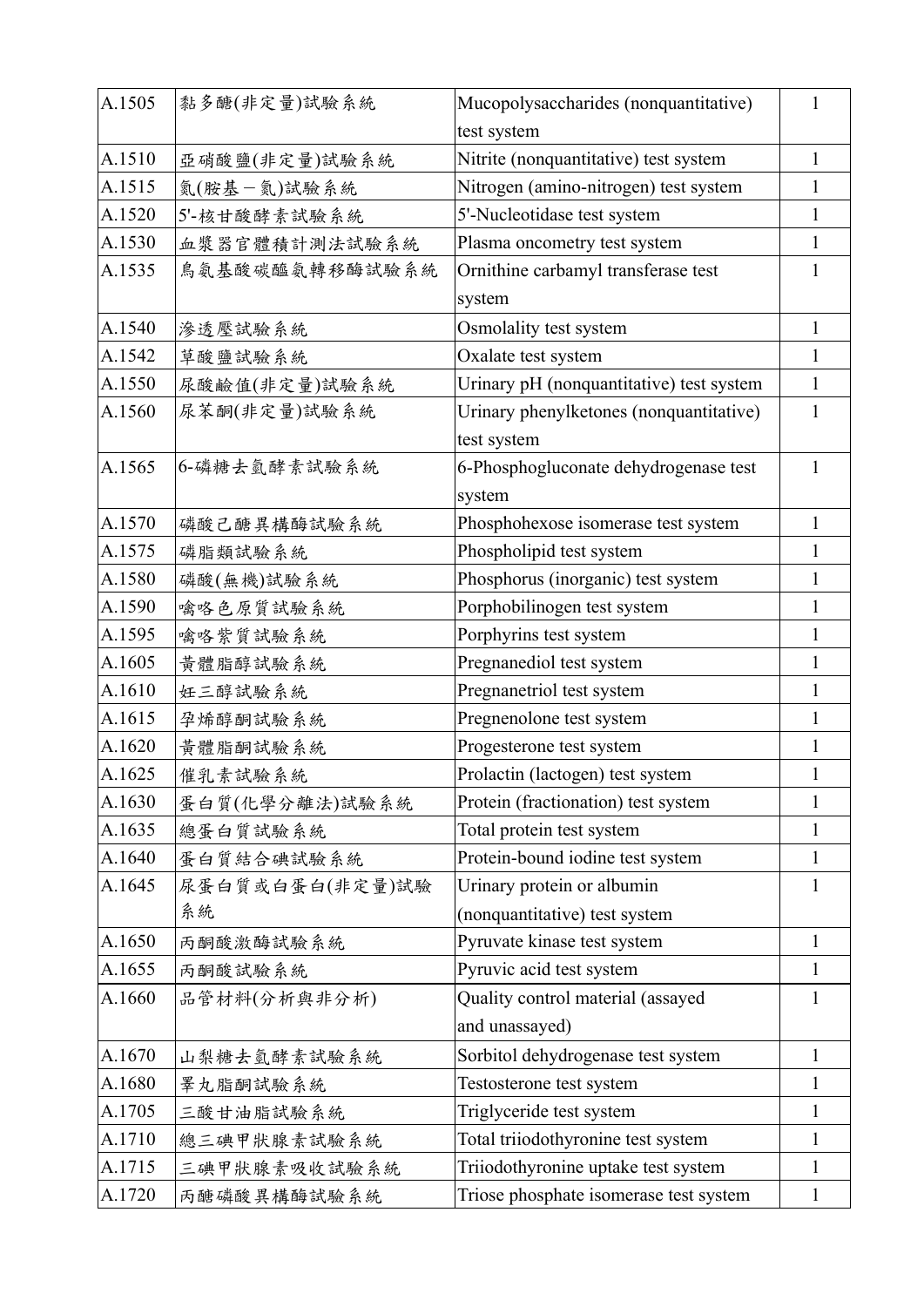| A.1725        | 胰蛋白酶試驗系統          | Trypsin test system                                       | 1            |
|---------------|-------------------|-----------------------------------------------------------|--------------|
| A.1730        | 游離酥氨基酸試驗系統        | Free tyrosine test system                                 | 1            |
| A.1775        | 尿酸試驗系統            | Uric acid test system                                     | 1            |
| A.1780        | 尿道結石試驗系統          | Urinary calculi (stones) test system                      | 1            |
| A.1785        | 尿道尿膽素鹽(非定量)試驗系統   | Urinary urobilinogen (nonquantitative)                    | 1            |
|               |                   | test system                                               |              |
| A.1790        | 尿紫質試驗系統           | Uroporphyrin test system                                  | 1            |
| A.1795        | 梵尼蘭杏仁酸試驗系統        | Vanilmandelic acid test system                            | 1            |
| A.1805        | 維生素 A試驗系統         | Vitamin A test system                                     | 1            |
| A.1815        | 維生素E試驗系統          | Vitamin E test system                                     | 1            |
| A.1820        | 木糖試驗系統            | Xylose test system                                        |              |
| A.2270        | 臨床使用的薄層色層分析系統     | Thin-layer chromatography system                          | 1            |
|               |                   | for clinical use                                          |              |
| A.3050        | 呼吸中酒精試驗系統         | Breath-alcohol test system                                | 1            |
| A.3110        | 銻試驗系統             | Antimony test system                                      | 1            |
| A.3120        | 砷試驗系統             | Arsenic test system                                       | 1            |
| A.3220        | 一氧化碳試驗系統          | Carbon monoxide test system                               | 1            |
| A.3240        | 膽素酯酵素試驗系統         | Cholinesterase test system                                | 1            |
| A.3600        | 汞試驗系統             | Mercury test system                                       | 1            |
| A.3750        | 奎寧試驗系統            | Quinine test system                                       | 1            |
| A.3850        | 磺胺試驗系統            | Sulfonamide test system                                   | 1            |
|               |                   |                                                           |              |
| 二、            | 血液學及病理學裝置(除量測儀器外) |                                                           |              |
| 代碼            | 中文名稱              | 英文名稱                                                      | 等級           |
| <b>B.0002</b> | 血液成份壓取裝置          | Blood component extractor                                 | 1            |
| <b>B.1850</b> | 染料及化學溶液染料         | Dye and chemical solution stains                          | 1            |
| <b>B.1860</b> | 免疫病理組織化學試劑與套組     | Immunohistochemistry reagents and kits                    | 1            |
| <b>B.2220</b> | 合成細胞和組織培養基及成份     | Synthetic cell and tissue culture media and<br>components | 1            |
| <b>B.2260</b> | 染色體培養組            | Chromosome culture kit                                    | $\mathbf{1}$ |
| <b>B.2280</b> | 經培養之動物和人體細胞       | Cultured animal and human cells                           | 1            |
| <b>B.2360</b> | 黴漿菌屬偵測培養基及成份      | Mycoplasma detection media and                            | 1            |
|               |                   | components                                                |              |
| B.2875        | 平衡鹽溶液或配方          | Balanced salt solutions or formulations                   | 1            |
| <b>B.4020</b> | 分析特定試劑            | Analyte specific reagents                                 | 1            |
| <b>B.4400</b> | 酵素製劑              | Enzyme preparations                                       | 1            |
| <b>B.5800</b> | 自動沉降速率裝置          | Automated sedimentation rate device                       | 1            |
| <b>B.6100</b> | 流血時間測量裝置          | Bleeding time device                                      | 1            |
|               |                   |                                                           |              |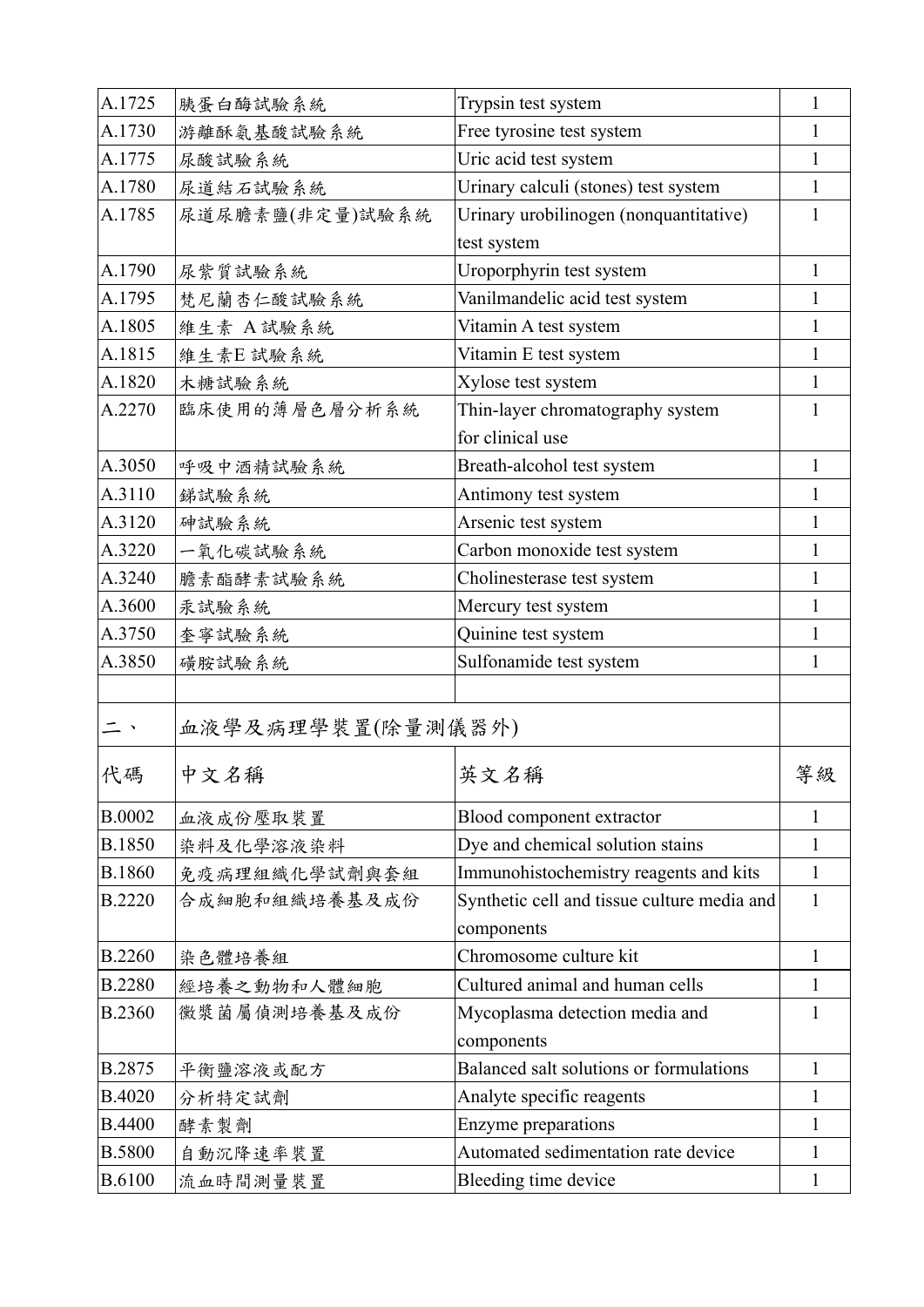| <b>B.6150</b> | 毛細管血液收集管           | Capillary blood collection tube            | 1            |
|---------------|--------------------|--------------------------------------------|--------------|
| <b>B.6160</b> | 手動血球計數裝置           | Manual blood cell counting device          | 1            |
| <b>B.6400</b> | 血球容積測量裝置           | Hematocrit measuring device                | 1            |
| <b>B.6600</b> | 滲透脆性試驗             | Osmotic fragility test                     | 1            |
| <b>B.6700</b> | 紅血球沈澱速率試驗          | Erythrocyte sedimentation rate test        | 1            |
| B.7040        | 三磷酸腺酵素釋出分析         | Adenosine triphosphate release assay       | 1            |
| <b>B.7660</b> | 白血球鹼性磷酸酵素試驗        | Leukocyte alkaline phosphatase test        | 1            |
| B.7675        | 白血球過氧化酵素試驗         | Leukocyte peroxidase test                  | 1            |
| <b>B.7900</b> | 血栓形成質產生試驗          | Thromboplastin generation test             | 1            |
| <b>B.8200</b> | 血球稀釋劑              | Blood cell diluent                         | 1            |
| <b>B.8500</b> | 淋巴球分離培養基           | Lymphocyte separation medium               | 1            |
| <b>B.8540</b> | 紅血球溶解劑             | Red cell lysing reagent                    | 1            |
| B.8950        | 勒塞耳氏毒蛇之蛇毒反應劑       | Russell viper venom reagent                | 1            |
| <b>B.9050</b> | 血庫供應器材             | Blood bank supplies                        | 1            |
| B.9125        | 真空血液收集系統           | Vacuum-assisted blood collection system    | 1            |
| B.9225        | 體外診斷用的細胞冷凍設備及反     | Cell-freezing apparatus and reagents       | 1            |
|               | 應劑                 | for in vitro diagnostic use                |              |
| <b>B.9320</b> | 確定比重所用的硫酸銅溶液       | Copper sulfate solution for specific       | $\mathbf{1}$ |
|               |                    | gravity determinations                     |              |
| <b>B.9550</b> | 植物凝血素及凝血前素         | Lectins and protectins                     | $\mathbf{1}$ |
| B.9575        | 保存血小板濃縮液之環境控制箱     | Environmental chamber for storage of       | 1            |
|               |                    | platelet concentrate                       |              |
| <b>B.9600</b> | 體外診斷用的強化培養基        | Potentiating media for in vitro diagnostic | 1            |
|               |                    | use                                        |              |
| <b>B.9700</b> | 血液保存之冰箱與冷凍箱        | Blood storage refrigerator and blood       | $\mathbf{1}$ |
|               |                    | storage freezer                            |              |
| B.9750        | 加熱密封器材             | Heat-sealing device                        | $\mathbf{1}$ |
|               |                    |                                            |              |
| 三、            | 免疫學及微生物學裝置(除量測儀器外) |                                            |              |
| 代碼            | 中文名稱               | 英文名稱                                       | 等級           |
| C.0003        | 螺旋桿菌屬血清試劑          | Helicobacter spp. serological reagents     | 1            |
| C.2160        | 凝血酵素血漿             | Coagulase plasma                           | 1            |
| C.2300        | 多功能培養基             | Multipurpose culture medium                | 1            |
| C.2320        | 鑑別培養基              | Differential culture medium                | 1            |
| C.2330        | 強化培養基              | Enriched culture medium                    | 1            |
| C.2350        | 微生物分析培養基           | Microbiological assay culture medium       | 1            |
| C.2360        | 選擇性培養基             | Selective culture medium                   | 1            |
| C.2390        | 輸送培養基              | Transport culture medium                   | $\mathbf{1}$ |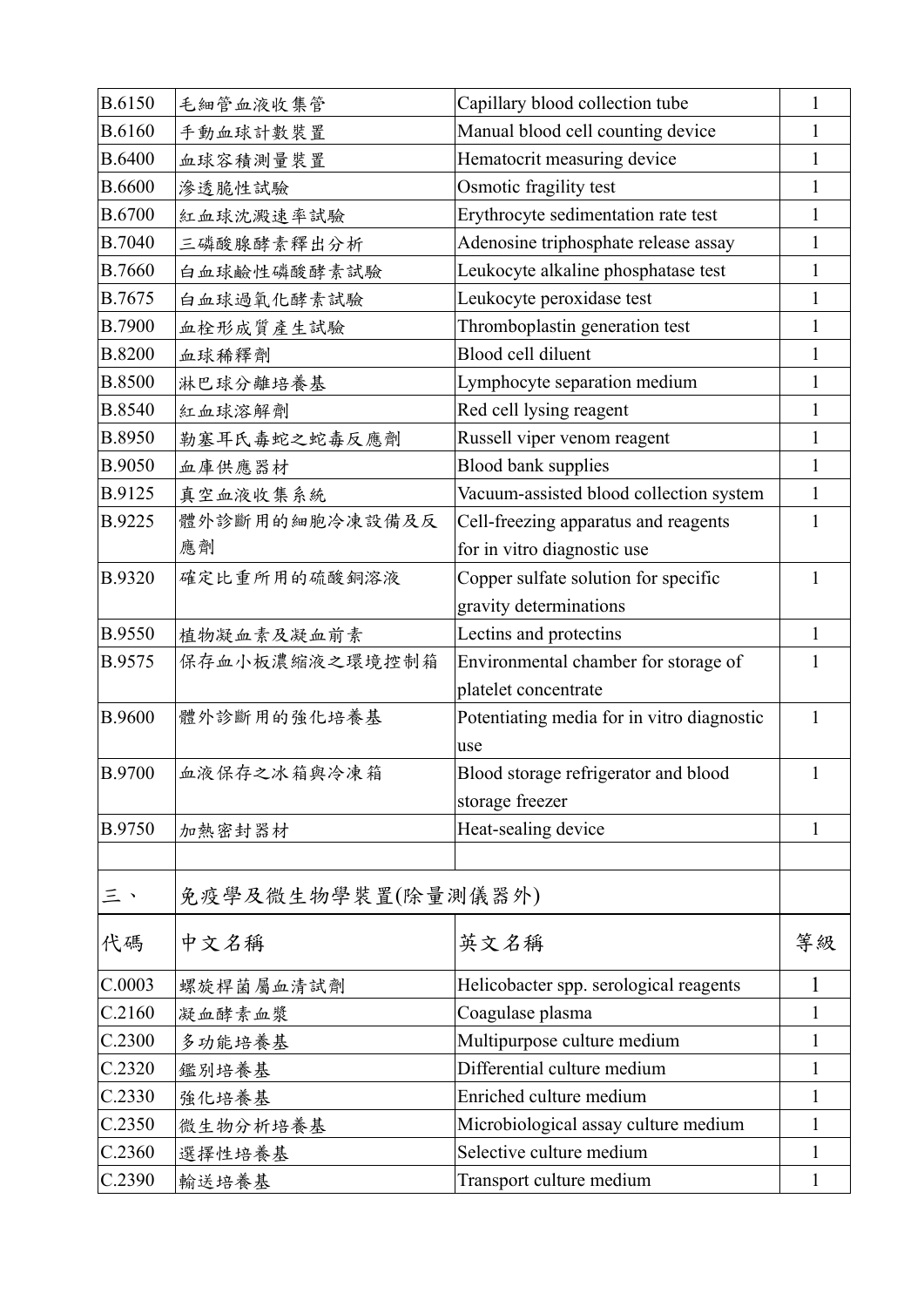| C.2450 | 培養基之添加物      | Supplement for culture media                | $\mathbf{1}$ |
|--------|--------------|---------------------------------------------|--------------|
| C.2480 | 培養基的品質管制器材組  | Quality control kit for culture media       | 1            |
| C.2500 | 微滴定稀釋及分配器材   | Microtiter diluting and dispensing device   | $\mathbf{1}$ |
| C.2580 | 產氣器材         | Gas-generating device                       | $\mathbf{1}$ |
| C.2600 | Wood 氏螢光燈    | Wood's fluorescent lamp                     | $\mathbf{1}$ |
| C.2660 | 微生物鑑別及測定器材   | Microorganism differentiation and           | 1            |
|        |              | identification device                       |              |
| C.2900 | 微生物樣本收集及輸送器材 | Microbiological specimen collection and     | $\mathbf{1}$ |
|        |              | transport device                            |              |
| C.3010 | 靜止桿菌血清試劑     | Acinetobacter calcoaceticus serological     | $\mathbf{1}$ |
|        |              | reagents                                    |              |
| C.3020 | 腺病毒血清試劑      | Adenovirus serological reagents             | $\mathbf{1}$ |
| C.3035 | 亞歷桑納屬血清試劑    | Arizona spp.serological reagents            | 1            |
| C.3040 | 麴菌屬血清試劑      | Aspergillus spp. serological reagents       | $\mathbf{1}$ |
| C.3060 | 皮炎芽生菌血清試劑    | Blastomyces dermatitidis serological        | 1            |
|        |              | reagents                                    |              |
| C.3065 | 博德氏球桿菌屬血清試劑  | Bordetella spp. serological reagents        | 1            |
| C.3085 | 布魯氏菌屬血清反應劑   | Brucella spp. serological reagents          | 1            |
| C.3110 | 胎兒彎曲桿菌屬血清試劑  | Campylobacter fetus serological reagents    | $\mathbf{1}$ |
| C.3120 | 披衣菌血清試劑      | Chlamydia serological reagents              | $\mathbf{1}$ |
| C.3125 | 產檸檬酸菌屬血清試劑   | Citrobacter spp.serological reagents        | $\mathbf{1}$ |
| C.3135 | 粗球黴菌血清試劑     | Coccidioides immitis serological reagents   | $\mathbf{1}$ |
| C.3140 | 棒狀桿菌屬血清試劑    | Corynebacterium spp.serological reagents    | $\mathbf{1}$ |
| C.3145 | 柯沙奇病毒血清試劑    | Coxsackievirus serological reagents         | 1            |
| C.3165 | 新型隱球菌屬血清試劑   | Cryptococcus neoformans serological         | $\mathbf{1}$ |
|        |              | reagents                                    |              |
| C.3200 | 包生條蟲屬血清試劑    | Echinococcus spp. serological reagents      | $\mathbf{1}$ |
| C.3205 | 伊科病毒血清試劑     | Echovirus serological reagents              | 1            |
| C.3220 | 痢疾阿米巴血清試劑    | Entamoeba histolytica serological           | 1            |
|        |              | reagents                                    |              |
| C.3235 | EB 病毒血清試劑    | Epstein-Barr virus serological reagents     | $\mathbf{1}$ |
| C.3240 | 馬腦脊髓炎病毒血清試劑  | Equine encephalomyelitis virus              | 1            |
|        |              | serological reagents                        |              |
| C.3250 | 豬丹毒桿菌血清試劑    | Erysipelothrix rhusiopathiae                | 1            |
|        |              | serological reagents                        |              |
| C.3255 | 大腸桿菌血清試劑     | Escherichia coli serological reagents       | 1            |
| C.3270 | 產黃桿菌屬血清試劑    | Flavobacterium spp. serological reagents    | 1            |
| C.3280 | 法蘭西氏土倫桿菌血清試劑 | Francisella tularensis serological reagents | 1            |
| C.3300 | 嗜血桿菌屬血清試劑    | Haemophilus spp. serological reagents       | 1            |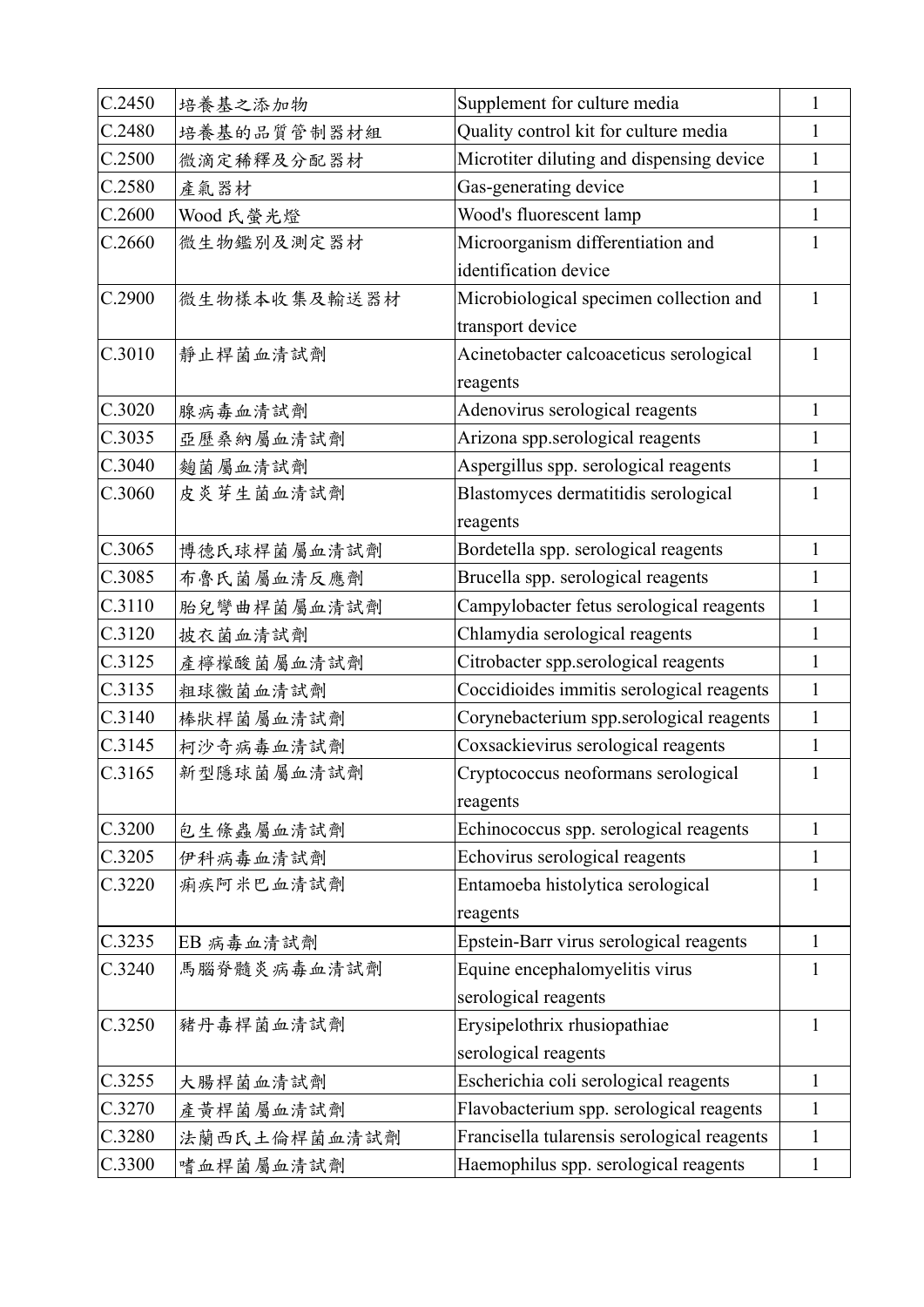| C.3320 | 莢膜組織孢漿菌血清試劑    | Histoplasma capsulatum serological        | 1            |
|--------|----------------|-------------------------------------------|--------------|
|        |                | ragents                                   |              |
| C.3330 | 流感病毒血清試劑       | Influenza virus serological reagents      | 1            |
| C.3340 | 克雷白氏桿菌屬血清試劑    | Klebsiella spp. serological reagents      | 1            |
| C.3350 | 鉤端螺旋菌屬血清試劑     | Leptospira spp. serological reagents      | 1            |
| C.3355 | 李斯特氏菌屬血清試劑     | Listeria spp. serological reagents        | $\mathbf{1}$ |
| C.3360 | 淋巴球性脈絡叢腦膜炎病毒血清 | Lymphocytic chorimeningitis virus         | 1            |
|        | 試劑             | serological reagents                      |              |
| C.3370 | 結核桿菌免疫螢光試劑     | Mycobacterium tuberculosis                | 1            |
|        |                | immunofluorescent reagents                |              |
| C.3375 | 黴漿菌屬血清試劑       | Mycoplasma spp. serological reagents      | 1            |
| C.3380 | 腮腺炎病毒血清試劑      | Mumps virus serological reagents          | $\mathbf{1}$ |
| C.3400 | 副流行性感冒病毒血清試劑   | Parainfluenza virus serological reagents  | 1            |
| C.3405 | 小兒麻痺病毒血清試劑     | Poliovirus serological reagents           | $\mathbf{1}$ |
| C.3410 | 變形桿菌屬(外裴氏)血清試劑 | Proteus spp. (Weil-Felix) serological     | 1            |
|        |                | reagents                                  |              |
| C.3415 | 假單胞菌屬血清試劑      | Pseudomonas spp. serological reagents     | 1            |
| C.3470 | 呼腸孤病毒血清試劑      | Reovirus serological reagents             | 1            |
| C.3480 | 呼吸道融合細胞病毒血清試劑  | Respiratory syncytial virus               | 1            |
|        |                | serological reagents                      |              |
| C.3490 | 鼻病毒血清試劑        | Rhinovirus serological reagents           | 1            |
| C.3500 | 立克次體血清試劑       | Rickettsia serological reagents           | 1            |
| C.3520 | 麻疹病毒血清試劑       | Rubeola (measles) virus                   | 1            |
|        |                | serological reagents                      |              |
| C.3550 | 沙門氏菌屬血清試劑      | Salmonella spp. serological reagents      | $\mathbf{1}$ |
| C.3600 | 血吸蟲屬血清試劑       | Schistosoma spp. serological reagents     | $\mathbf{1}$ |
| C.3630 | 沙雷氏菌屬血清試劑      | Serratia spp. serological reagents        | 1            |
| C.3660 | 志賀氏桿菌屬血清試劑     | Shigella spp.serological reagents         | 1            |
| C.3680 | 申克氏孢子絲菌血清試劑    | Sporothrix schenckii serological reagents | 1            |
| C.3700 | 金黄色葡萄球菌血清試劑    | Staphylococcus aureus serological         | 1            |
|        |                | reagents                                  |              |
| C.3720 | 鏈球菌屬胞外酶試劑      | Streptococcus spp. exoenzyme reagents     | $\mathbf{1}$ |
| C.3740 | 鏈球菌屬血清試劑       | Streptococcus spp. serological reagents   | 1            |
| C.3850 | 旋毛蟲血清試劑        | Trichinella spiralis serological reagents | 1            |
| C.3870 | 錐蟲屬血清試劑        | Trypanosoma spp. serological reagents     | $\mathbf{1}$ |
| C.3930 | 霍亂弧菌血清試劑       | Vibrio cholerae serological reagents      | 1            |
| C.4100 | 補體試劑           | Complement reagent                        | 1            |
| C.5040 | 白蛋白免疫試驗系統      | Albumin immunological test system         | 1            |
| C.5060 | 前白蛋白免疫試驗系統     | Prealbumin immunological test system      | $\mathbf{1}$ |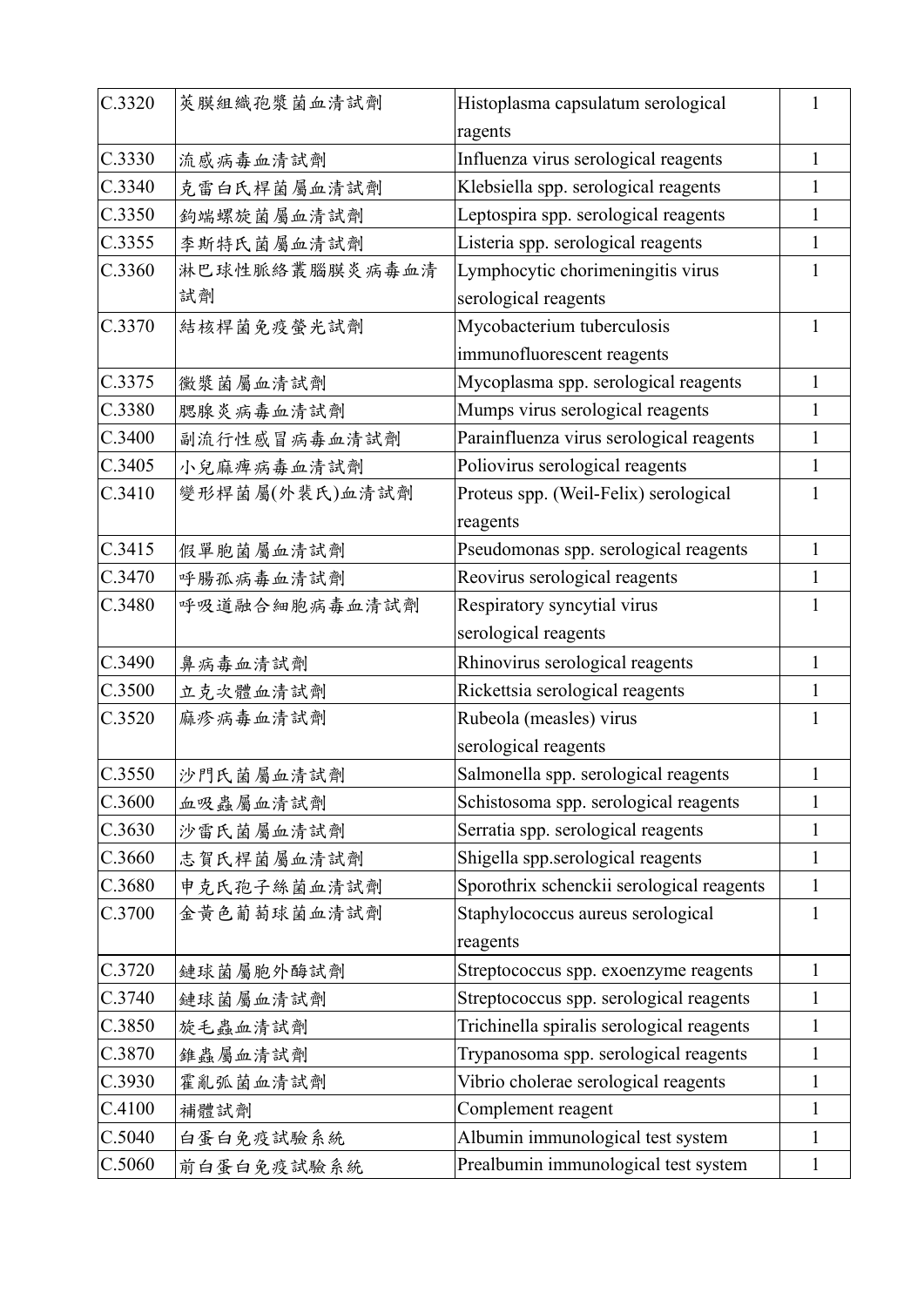| C.5065 | 人體同種異型標記免疫試驗系統         | Human allotypic marker immunological    | 1            |
|--------|------------------------|-----------------------------------------|--------------|
|        |                        | test system                             |              |
| C.5160 | β-球蛋白免疫試驗系統            | Beta-globulin immunological test system | $\mathbf{1}$ |
| C.5170 | 母乳免疫試驗系統               | Breast milk immunological test system   | 1            |
| C.5200 | 碳酸酐酵素B及 C免疫試驗系統        | Carbonic anhydrase B and C              | 1            |
|        |                        | immunological test system               |              |
| C.5220 | CohnfractionII(一種蛋白質分離 | Cohn fraction II immunological          | 1            |
|        | 法)免疫試驗系統               | test system                             |              |
| C.5230 | 初乳免疫試驗系統               | Colostrum immunological test system     | $\mathbf{1}$ |
| C.5320 | 破壞素B 因子免疫試驗系統          | Properdin factor B immunological        |              |
|        |                        | test system                             |              |
| C.5330 | 第十三因子 A,S 免疫試驗系統       | Factor XIII, A, S, immunological        |              |
|        |                        | test system                             |              |
| C.5360 | CohnfractionIV 免疫試驗系統  | Cohn fraction IV immunological          | 1            |
|        |                        | test system                             |              |
| C.5370 | CohnfractionV 免疫試驗系統   | Cohn fraction V immunological           | 1            |
|        |                        | test system                             |              |
| C.5380 | 游離分泌成份免疫試驗系統           | Free secretory component                | 1            |
|        |                        | immunological test system               |              |
| C.5400 | α-球蛋白免疫試驗系統            | Alpha-globulin immunological test       | 1            |
|        |                        | system                                  |              |
| C.5420 | α-1-醣蛋白免疫試驗系統          | Alpha-1-glycoproteins immunological     | 1            |
|        |                        | test system                             |              |
| C.5425 | α-2-醣蛋白免疫試驗系統          | Alpha-2-glycoproteins immunological     | 1            |
|        |                        | test system                             |              |
| C.5430 | β-2-醣蛋白I免疫試驗系統         | Beta-2-glycoprotein I immunological     | $\mathbf{1}$ |
|        |                        | test system                             |              |
| C.5440 | β-2-醣蛋白III 免疫試驗系統      | Beta-2-glycoprotein III immunological   | 1            |
|        |                        | test system                             |              |
| C.5460 | 血紅素結合蛋白免疫試驗系統          | Haptoglobin immunological test system   | $\mathbf{1}$ |
| C.5490 | 凝血酵素免疫試驗系統             | Hemopexin immunological test system     | 1            |
| C.5520 | 免疫球蛋白G(Fab 特定片段)免疫     | Immunoglobulin G (Fab fragment          | $\mathbf{1}$ |
|        | 試驗系統                   | specific) immunological test system     |              |
| C.5530 | 免疫球蛋白G(Fc 特定片段)免疫      | Immunoglobulin G (Fc fragment           | $\mathbf{1}$ |
|        | 試驗系統                   | specific) immunological test system     |              |
| C.5540 | 免疫球蛋白G(Fd 特定片段)免疫      | Immunoglobulin G (Fd fragment           | $\mathbf{1}$ |
|        | 試驗系統                   | specific) immunological test system     |              |
| C.5560 | 乳酸去氫酵素免疫試驗系統           | Lactic dehydrogenase immunological      | $\mathbf{1}$ |
|        |                        | test system                             |              |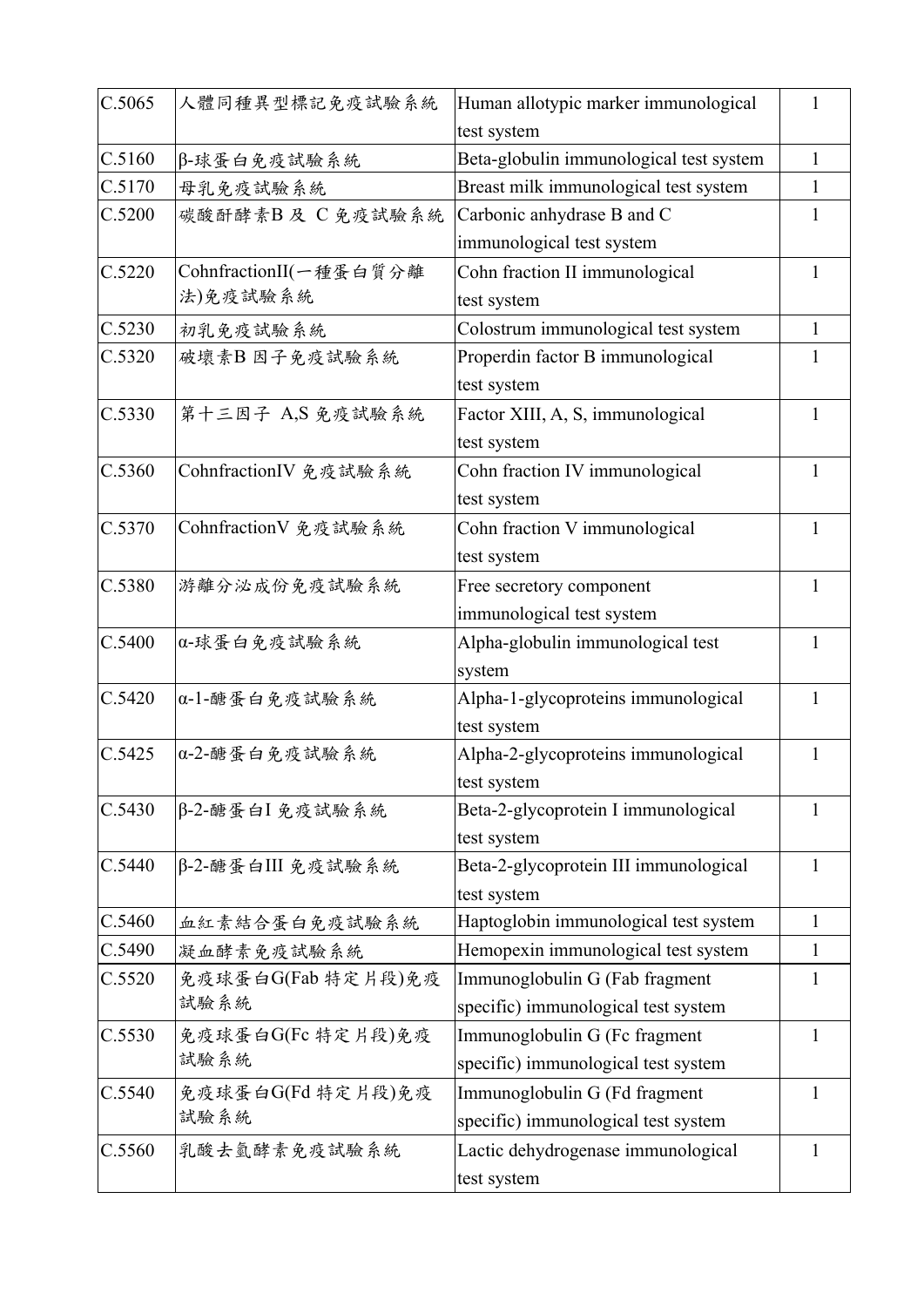| C.5570 | 乳鐵蛋白免疫試驗系統                                    | Lactoferrin immunological test system   | 1            |
|--------|-----------------------------------------------|-----------------------------------------|--------------|
| C.5590 | 脂蛋白X免疫試驗系統                                    | Lipoprotein X immunological test system | 1            |
| C.5700 | 人類全血漿或血清免疫試驗系統                                | Whole human plasma or serum             | 1            |
|        |                                               | immunological test system               |              |
| C.5715 | 胞漿素原免疫試驗系統                                    | Plasminogen immunological test system   | 1            |
| C.5735 | 凝血酵素原免疫試驗系統                                   | Prothrombin immunological test system   | 1            |
| C.5765 | 視網醇結合蛋白免疫試驗系統                                 | Retinol-binding protein                 | 1            |
|        |                                               | immunological test system               |              |
| C.5860 | 全脊髓液免疫試驗系統                                    | Total spinal fluid immunological        | 1            |
|        |                                               | test system                             |              |
| C.5890 | α間胰蛋白酶抑制劑免疫試驗系統 Inter-alpha trypsin inhibitor |                                         | 1            |
|        |                                               | immunological test system               |              |
|        |                                               |                                         |              |
| 四、     | 麻醉學科用裝置                                       |                                         |              |
| 代碼     | 中文名稱                                          | 英文名稱                                    | 等級           |
| D.1100 | 動脈血液取樣組                                       | Arterial blood sampling kit             | 1            |
| D.1575 | 氣體收集容器                                        | Gas collection vessel                   | 1            |
| D.1910 | 食道聽診器                                         | Esophageal stethoscope                  | 1            |
| D.1930 | 食道聽診器探頭                                       | Stethoscope head                        | 1            |
| D.5100 | 鼻咽氣道管                                         | Nasopharyngeal airway                   | 1            |
| D.5110 | 口咽氣道管                                         | Oropharyngeal airway                    | 1            |
| D.5220 | 吹氣瓶                                           | <b>Blow bottle</b>                      | 1            |
| D.5240 | 麻醉呼吸管路                                        | Anesthesia breathing circuit            | 1            |
| D.5280 | 呼吸管路支撑物                                       | Breathing tube support                  |              |
| D.5300 | 二氧化碳吸收劑                                       | Carbon dioxide absorbent                | 1            |
| D.5310 | 二氧化碳吸收器                                       | Carbon dioxide absorber                 | 1            |
| D.5320 | 儲氣囊                                           | Reservoir bag                           | 1            |
| D.5340 | 經鼻氧氣套管                                        | Nasal oxygen cannula                    | 1            |
| D.5350 | 經鼻氧氣導管                                        | Nasal oxygen catheter                   | 1            |
| D.5375 | 熱及濕氣凝結器(人工鼻)                                  | Heat and moisture condenser             | 1            |
|        |                                               | (artificial nose)                       |              |
| D.5460 | 家用治療潮濕器                                       | Therapeutic humidifier for home use     | 1            |
| D.5530 | 可彎曲式喉頭鏡                                       | Flexible laryngoscope                   |              |
| D.5540 | 硬式喉頭鏡                                         | Rigid laryngoscope                      | 1            |
| D.5550 | 麻醉氣體面罩                                        | Anesthetic gas mask                     | 1            |
| D.5560 | 氣體面罩頭套帶                                       | Gas mask head strap                     | 1            |
| D.5570 | 非重吸入式呼吸面罩                                     | Nonrebreathing mask                     | 1            |
| D.5580 | 氧氣面罩                                          | Oxygen mask                             | $\mathbf{1}$ |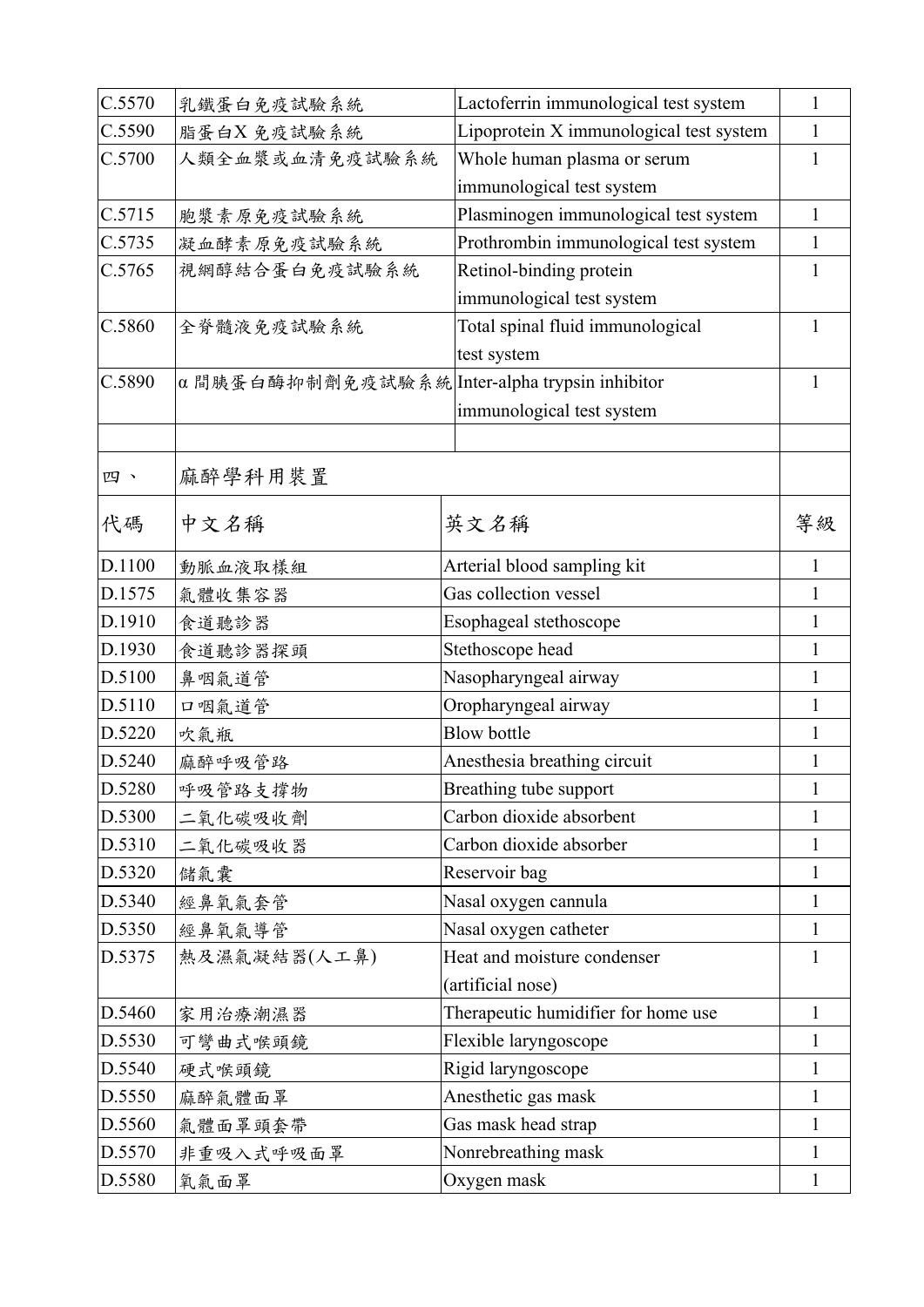| D.5590 | 排氣面罩                | Scavenging mask                               | $\mathbf{1}$ |
|--------|---------------------|-----------------------------------------------|--------------|
| D.5600 | Venturi 面罩          | Venturi mask                                  | 1            |
| D.5620 | 呼吸咬嘴                | Breathing mouthpiece                          | 1            |
| D.5640 | 非呼吸用醫藥噴霧器(atomizer) | Medicinal nonventilatory nebulizer            | 1            |
|        |                     | (atomizer)                                    |              |
| D.5675 | 再吸入裝置               | Rebreathing device                            | $\mathbf{1}$ |
| D.5700 | 非動力式氧氣帳             | Nonpowered oxygen tent                        | 1            |
| D.5770 | 氣管管路固定裝置            | Tracheal tube fixation device                 | 1            |
| D.5780 | 管路導引鉗               | Tube introduction forceps                     | 1            |
| D.5790 | 氣管內管探針              | Tracheal tube stylet                          | 1            |
| D.5810 | 氣道連接器               | Airway connector                              | 1            |
| D.5860 | 壓力管路及其附件            | Pressure tubing and accessories               | 1            |
| D.5975 | 呼吸器管路               | Ventilator tubing                             | 1            |
| D.5995 | T 形引流器(集水器)         | Tee drain (water trap)                        | 1            |
| D.6810 | 氣管支氣管抽吸導管           | Tracheobronchial suction catheter             | 1            |
| D.6885 | 醫用氣體接頭組             | Medical gas yoke assembly                     | 1            |
|        |                     |                                               |              |
| 五、     | 心臟血管用裝置             |                                               |              |
| 代碼     | 中文名稱                | 英文名稱                                          | 等級           |
| E.1875 | 聽診器                 | Stethoscope                                   | 1            |
| E.3650 | 心律調節器之聚合物網狀袋        | Pacemaker polymeric mesh bag                  | $\mathbf{1}$ |
| E.3730 | 心律調節器維修工具           | Pacemaker service tools                       | 1            |
| E.3935 | 心臟瓣膜彌補物之支撐物         | Prosthetic heart valve holder                 | 1            |
| E.4200 | 心肺血管繞道術輔助設備         | Cardiopulmonary bypass accessory<br>equipment |              |
| E.4500 | 心臟血管外科器械            | Cardiovascular surgical instruments           | $\mathbf{1}$ |
|        |                     |                                               |              |
| 六、     | 牙科裝置                |                                               |              |
| 代碼     | 中文名稱                | 英文名稱                                          | 等級           |
| F.0001 | 排齦線                 | Retraction cord                               | 1            |
| F.1730 | 牙髓測試器用電極膠           | Electrode gel for pulp tester                 | 1            |
| F.1820 | 牙科用X光片照射排列裝置        | Dental x-ray exposure alignment device        | 1            |
| F.1840 | 牙科用X 光片位置指示裝置       | Dental x-ray position indicating device       | 1            |
| F.1850 | 襯鉛位置指示器             | Lead-lined position indicator                 | 1            |
| F.2050 | 牙科音波描記裝置            | Dental sonography device                      | 1            |
| F.2060 | 領骨輪廓標記裝置            | Jaw tracking device                           | 1            |
| F.3100 | 牙科用和汞器              | Dental amalgamator                            | $\mathbf{1}$ |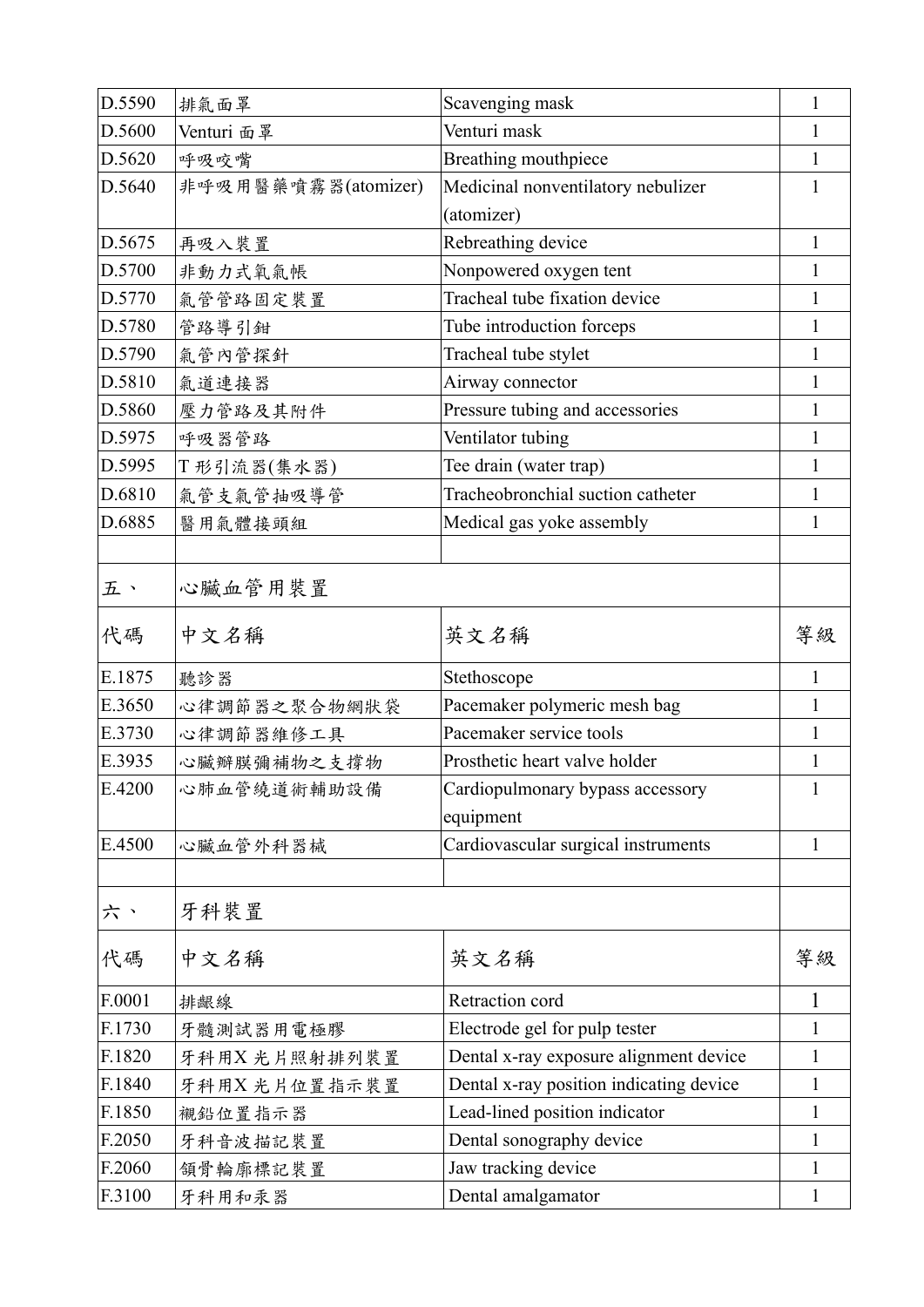| F.3110 | 牙科用汞齊膠囊                                         | Dental amalgam capsule                         | 1            |
|--------|-------------------------------------------------|------------------------------------------------|--------------|
| F.3130 | 成型鉤                                             | Preformed anchor                               | 1            |
| F.3140 | 樹脂塗敷器                                           | Resin applicator                               | L            |
| F.3165 | 精密接著體                                           | Precision attachment                           | 1            |
| F.3240 | 牙科用鑽針                                           | Dental bur                                     |              |
| F.3275 | 牙科用水泥(士敏汀)                                      | Dental cement                                  | 1            |
| F.3285 | 預成型牙鉤                                           | Preformed clasp                                |              |
| F.3330 | 成型牙冠                                            | Preformed crown                                | 1            |
| F.3350 | 黄金或不銹鋼咬頭                                        | Gold or stainless steel cusp                   | 1            |
| F.3360 | 成型咬頭                                            | Preformed cusp                                 | 1            |
| F.3400 | 梧桐膠合硼酸鈉(含或不含阿拉 Karaya and sodium borate with or |                                                |              |
|        | 伯樹膠)                                            | without acacia denture adhesive                |              |
| F.3410 | 氧化乙烯聚合物和/或羧基甲基                                  | Ethylene oxide homopolymer and/or              | 1            |
|        | 纖維素鈉假牙黏著劑                                       | carboxymethyl-cellulose sodium denture         |              |
|        |                                                 | adhesive                                       |              |
| F.3450 | 氧化乙烯(環氧乙烷)聚合物和/或                                | Ethylene oxide homopolymer and/or karaya       | 1            |
|        | 梧桐樹膠假牙黏著劑                                       | denture adhesive                               |              |
| F.3490 | 胺基甲基纖維素鈉、和/或聚乙                                  | Carboxymethylcellulose sodium<br>and/or        | $\mathbf{1}$ |
|        | 烯甲基醚順丁烯二酸鈣鈉複鹽假                                  | polyvinylmethylether maleic acid calcium-      |              |
|        | 牙黏著劑                                            | sodium double salt denture adhesive            |              |
| F.3520 | 不需處方之牙科裝置清潔劑                                    | OTC dental appliance cleanser                  | 1            |
| F.3540 | 不需處方之假牙襯墊                                       | OTC denture cushion or pad                     | 1            |
| F.3580 | 成型金屬假牙床                                         | Preformed gold denture tooth                   | 1            |
| F.3670 | 樹脂印模牙托材                                         | Resin impression tray material                 | 1            |
| F.3740 | 保持釘和固定夾板                                        | Retentive and splinting pin                    | 1            |
| F.3810 | 根管中心柱釘                                          | Root canal post                                | 1            |
| F.3830 | 根管紙針                                            | Endodontic paper point                         | 1            |
| F.3840 | 根管銀針                                            | Endodontic silver point                        | $\mathbf{I}$ |
| F.3850 | 馬來膠                                             | Gutta percha                                   | 1            |
| F.3900 | 有金屬鑲嵌的人工後牙                                      | Posterior artificial tooth with a metal insert | 1            |
| F.3910 | 人工牙的底和面                                         | Backing and facing for an artificial tooth     | 1            |
| F.3980 | 牙齒骨內植入物附件                                       | Endosseous dental implant accessories          |              |
| F.4130 | 口內牙鑽頭                                           | Intraoral dental drill                         | 1            |
| F.4200 | 牙科手機及其附件                                        | Dental handpiece and accessories               |              |
| F.4535 | 牙科用鑽石器械                                         | Dental diamond instrument                      | 1            |
| F.4565 | 牙科手用器械                                          | Dental hand instrument                         |              |
| F.4620 | 光纖維牙科用光源                                        | Fiber optic dental light                       | 1            |
| F.4630 | 牙科用手術燈                                          | Dental operating light                         |              |
| F.4730 | 牙科用注射針                                          | Dental injecting needle                        | 1            |
| F.5410 | 牙科矯正裝置及其附件                                      | Orthodontic appliance and accessories          | 1            |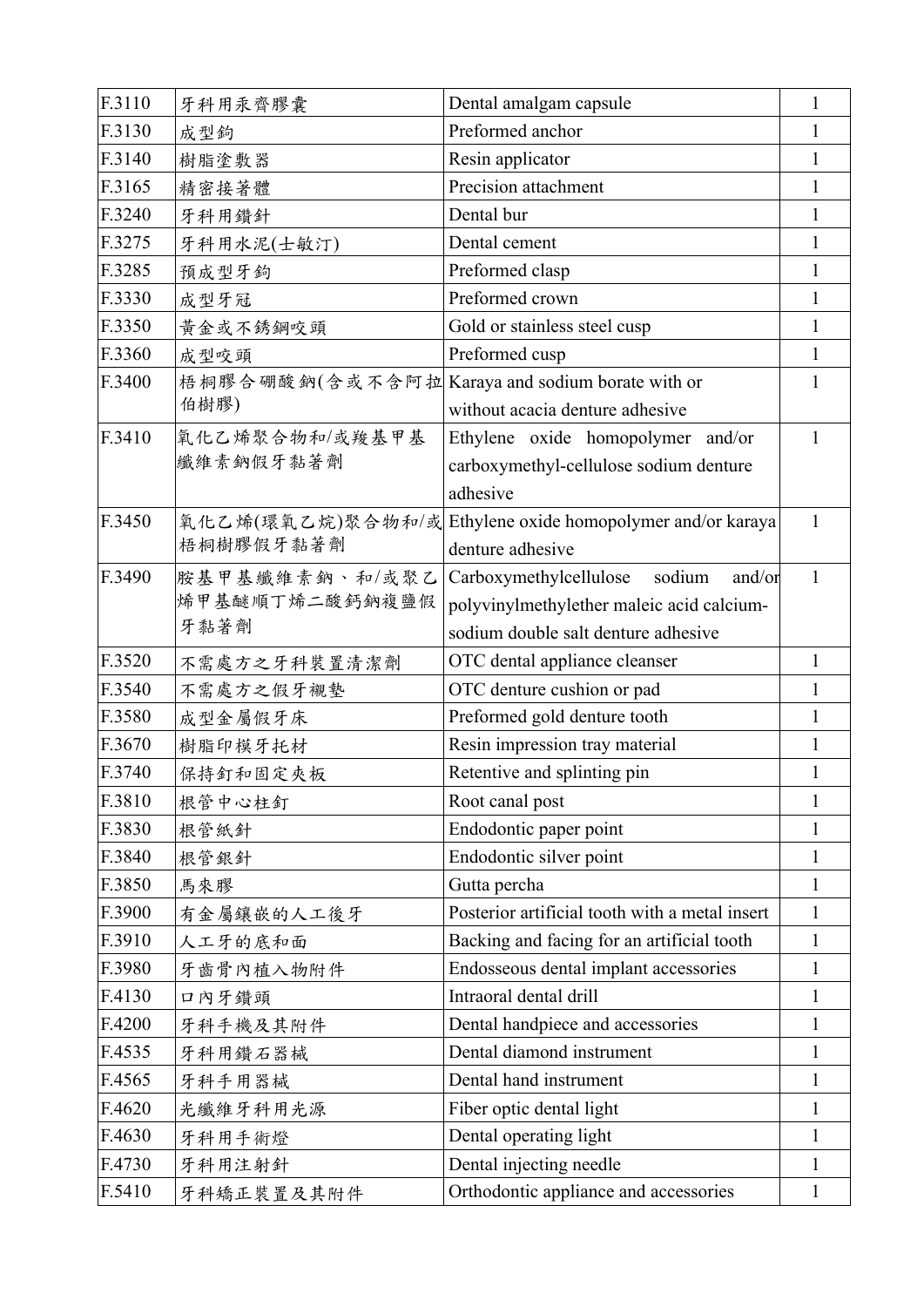| F.5525 | 成形牙齒固定器           | Preformed tooth positioner               | 1        |
|--------|-------------------|------------------------------------------|----------|
| F.6010 | 研磨裝置及其附件          | Abrasive device and accessories          | 1        |
| F.6030 | 口腔研磨磨光劑           | Oral cavity abrasive polishing agent     | I        |
| F.6050 | 唾液吸收器             | Saliva absorber                          | 1        |
| F.6100 | 麻醉劑加溫器            | Anesthetic warmer                        |          |
| F.6140 | 咬合紙               | Articulation paper                       |          |
| F.6200 | 基底塗料              | Base plate shellac                       |          |
| F.6250 | 牙科治療椅及其附件         | Dental chair and accessories             | 1        |
| F.6290 | 磨光劑載杯             | Prophylaxis cup                          |          |
| F.6300 | 橡皮障及其附件           | Rubber dam and accessories               |          |
| F.6475 | 漂白牙齒的熱源           | Heat source for bleaching teeth          |          |
| F.6570 | 印模管               | Impression tube                          |          |
| F.6640 | 牙科手術裝置及其附件        | Dental operative unit and accessories    |          |
| F.6710 | 水熱式滅菌器            | Boiling water sterilizer                 | 1        |
| F.6870 | 拋棄式塗氟用牙托          | Disposable fluoride tray                 |          |
| F.6880 | 成形印模牙托            | Preformed impression tray                |          |
| F.6890 | 口內牙科用臘            | Intraoral dental wax                     | 1        |
|        |                   |                                          |          |
| 七、     | 耳鼻喉科用裝置           |                                          |          |
|        |                   |                                          |          |
| 代碼     | 中文名稱              | 英文名稱                                     | 等級       |
| G.1100 | 聽力檢查耳機軟墊          | Earphone cushion for audiometric testing | 1        |
| G.1600 | 嗅覺測試裝置            | Olfactory test device                    | 1        |
| G.1925 | Toynbee 氏耳咽管功能診斷管 | Toynbee diagnostic tube                  | 1        |
| G.3300 | 助聽器               | Hearing aid                              | $\bf{l}$ |
| G.3540 | 聽小骨置換物修正用器械       | Prosthesis modification instrument       | 1        |
|        |                   | for ossicular replacement surgery        |          |
| G.3900 | 鼻腔擴大器             | Nasal dilator                            | 1        |
| G.4100 | 止鼻血用氣球            | Epistaxis balloon                        | 1        |
| G.4140 | 耳鼻喉科用圓銼           | Ear, nose, and throat bur                | 1        |
| G.4175 | 鼻咽部導管             | Nasopharyngeal catheter                  | 1        |
| G.4350 | 耳鼻喉光纖光源及載具        | Ear, nose, and throat fiberoptic         | 1        |
|        |                   | light source and carrier                 |          |
| G.4420 | 耳鼻喉手動式外科器械        | Ear, nose, and throat manual surgical    | 1        |
|        |                   | instrument                               |          |
| G.4750 | 喉頭閃頻內視鏡           | Laryngostroboscope                       | 1        |
| G.4770 | 耳鏡                | Otoscope                                 | 1        |
| G.4780 | 鼻腔内固定夾板           | Intranasal splint                        | 1        |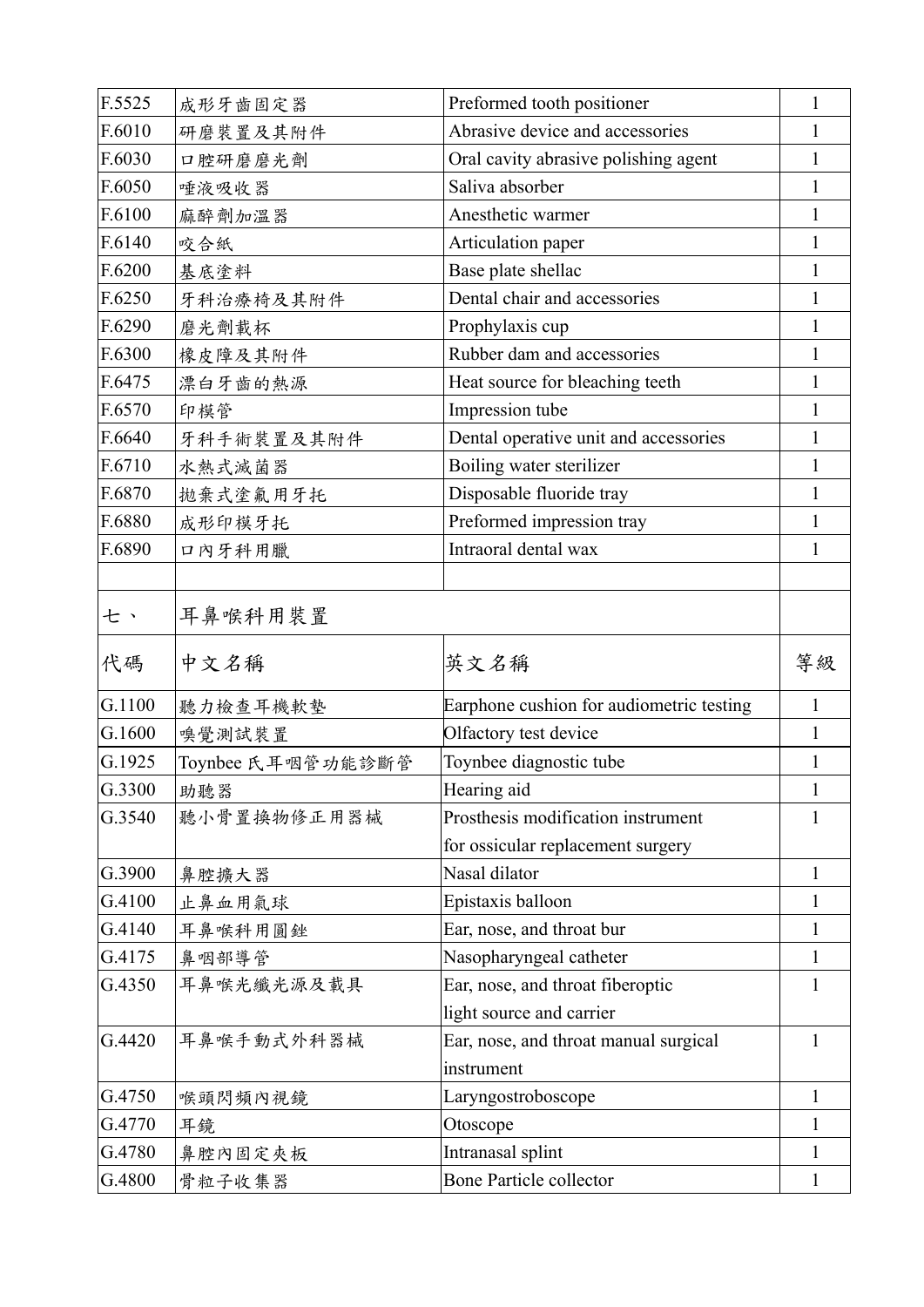| G.5220 | 之物質            | 耳鼻喉佈施藥裝置及其搭配使用Ear, nose, and throat drug administration<br>device | 1            |
|--------|----------------|-------------------------------------------------------------------|--------------|
| G.5300 | 耳鼻喉檢查及治療檯      | Ear, nose, and throat examination and                             | 1            |
|        |                | treatment unit                                                    |              |
| G.5550 | 動力式鼻沖洗器        | Powered nasal irrigator                                           | 1            |
| G.5800 | 鼻外固定板          | External nasal splint                                             | 1            |
| G.5840 | 口吃矯正器材         | Antistammering device                                             | 1            |
|        |                |                                                                   |              |
| 八、     | 胃肠病学-泌尿学科用装置   |                                                                   |              |
| 代碼     | 中文名稱           | 英文名稱                                                              | 等級           |
| H.1075 | 腸胃科-泌尿科生檢器械    | Gastroenterology-urology biopsy instrument                        | 1            |
| H.4530 | 胃腸科-泌尿科光纖牽引器   | Gastroenterolgy-urology fiberoptic retractor                      | 1            |
| H.4560 | 排尿器            | Ribdam                                                            | 1            |
| H.4590 | 連接尿道用探條        | Interlocking urethral sound                                       | 1            |
| H.4730 | 手動式胃腸科-泌尿科手術器械 | Manual gastroenterolgoy-urology                                   |              |
|        | 及其附件           | surgical instrument and accessories                               |              |
| H.4890 | 泌尿手術檯及其附件      | Urological table and accessories                                  | 1            |
| H.5030 | 自制式迴腸造口術用導管    | Continent ileostomy catheter                                      | 1            |
| H.5090 | 恥骨上位的導尿管及其附件   | Suprapubic urological catheter and                                | 1            |
|        |                | accessories                                                       |              |
| H.5130 | 泌尿導管及其附件       | Urological catheter and accessories                               | 1            |
| H.5160 | 男性尿道夾          | Urological clamp for males                                        | 1            |
| H.5210 | 手動式灌腸組套        | Enema kit                                                         | 1            |
| H.5450 | 直腸擴張器          | Rectal dilator                                                    | 1            |
| H.5520 | 尿道擴張器          | Urethral dilator                                                  | 1            |
| H.5900 | 造口術用袋及其附件      | Ostomy pouch and accessories                                      | 1            |
| H.5970 | 疝脱支撑器          | Hernia support                                                    | 1            |
| H.5980 | 胃腸管及其附件        | Gastrointestinal tube and accessories                             | 1            |
|        |                |                                                                   |              |
| 九、     | 一般及整型外科手術裝置    |                                                                   |              |
| 代碼     | 中文名稱           | 英文名稱                                                              | 等級           |
| I.1800 | 檢查鏡及其附件        | Speculum and accessories                                          | $\mathbf{1}$ |
| I.3250 | 體外顏面骨折固定裝置     | External facial fracture fixation appliance                       | 1            |
| I.3800 | 體外美容用修復彌補物     | External aesthetic restoration prosthesis                         | 1            |
| I.3900 | 膨脹式四肢用夾板       | Inflatable extremity splint                                       | 1            |
| I.3910 | 非膨脹式四肢用夾板      | Noninflatable extremity splint                                    | 1            |
| I.3925 | 整形外科手術套組及其附件   | Plastic surgery kit and accessories                               | 1            |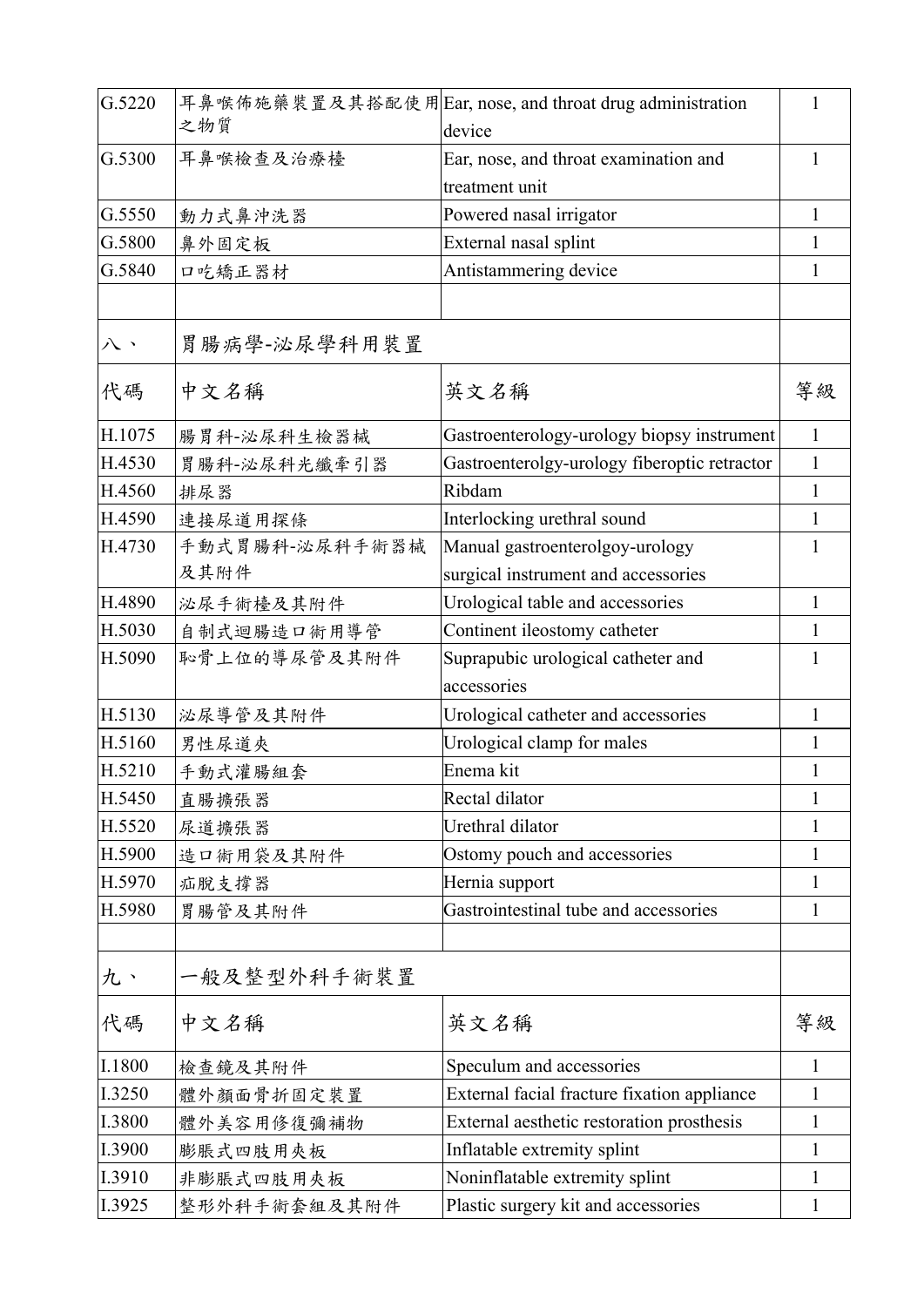| I.4014 | 外部使用非吸收式紗布或海綿球 Nonresorbable gauze/sponge for |                                            | 1            |
|--------|-----------------------------------------------|--------------------------------------------|--------------|
|        |                                               | external use                               |              |
| I.4018 | 親水性創傷覆蓋材                                      | Hydrophilic wound dressing                 | 1            |
| I.4020 | 閉合用傷口/燒燙傷敷料                                   | Occlusive wound/burn dressing              | $\mathbf{1}$ |
| I.4022 | 水性創傷與燒傷覆蓋材                                    | Hydrogel wound dressing and burn dressing  | $\mathbf{1}$ |
| I.4025 | 疤痕處理矽膠產品                                      | Silicone scar management product           | $\mathbf{1}$ |
| I.4040 | 醫療用衣物                                         | Medical apparel                            | 1            |
| I.4100 | 器官袋                                           | Organ bag                                  | 1            |
| I.4160 | 外科手術用照相機及其附件                                  | Surgical camera and accessories            | 1            |
| I.4200 | 導入/引流導管及其附件                                   | Introduction/drainage catheter and         | 1            |
|        |                                               | accessories                                |              |
| I.4320 | 可拆除式皮膚夾                                       | Removable skin clip                        | $\mathbf{1}$ |
| I.4370 | 外科手術用覆蓋巾及其附件                                  | Surgical drape and drape accessories       | 1            |
| I.4380 | 覆巾用黏貼物                                        | Drape adhesive                             | 1            |
| I.4440 | 眼墊                                            | Eye pad                                    | 1            |
| I.4450 | 體內用不被吸收紗布                                     | Nonabsorbable gauze for internal use       | 1            |
| I.4470 | 手術用手套乳劑                                       | Surgeon's gloving cream                    | 1            |
| I.4660 | 皮膚標記用筆                                        | Skin marker                                | 1            |
| I.4680 | 非動力式,單一病人使用,可攜                                | Nonpowered, single patient, portable       | 1            |
|        | 帶式之抽吸器具                                       | suction apparatus                          |              |
| I.4700 | 外科顯微鏡及其附件                                     | Surgical microscope and accessories        | $\mathbf{1}$ |
| I.4730 | 外科用皮膚去油劑或去黏劑                                  | Surgical skin degreaser or adhesive        | 1            |
|        |                                               | tape solvent                               |              |
| I.4760 | 可拆除式皮膚縫合釘                                     | Removable skin staple                      | $\mathbf{1}$ |
| I.4800 | 一般手術用手動式器械                                    | Manual surgical instrument for general use | $\mathbf{1}$ |
| I.4820 | 手術用器具馬達與配件或附件                                 | Surgical instrument motors and             | 1            |
|        |                                               | accessories/attachments                    |              |
| I.4930 | 縫線置留裝置                                        | Suture retention device                    | $\mathbf{1}$ |
| I.4950 | 手動式外科手術檯、手術椅及其                                | Manual operating table and accessories and | 1            |
|        | 附件                                            | manual operating chair and accessories     |              |
| I.4960 | 電動或氣動式外科手術檯、手術                                | Operating tables and accessories and       | 1            |
|        | 椅及其附件                                         | operating chairs and accessories           |              |
| I.5350 | 探針式除毛機                                        | Needle-type epilator                       | 1            |
| I.5360 | 拔毛鉗式除毛機                                       | Tweezer-type epilator                      | 1            |
| I.5900 | 非充氣式止血帶                                       | Nonpneumatic tourniquet                    | 1            |
| I.5910 | 充氣式止血帶                                        | Pneumatic tourniquet                       | $\mathbf{1}$ |
|        |                                               |                                            |              |
|        | 一般醫院及個人使用裝置                                   |                                            |              |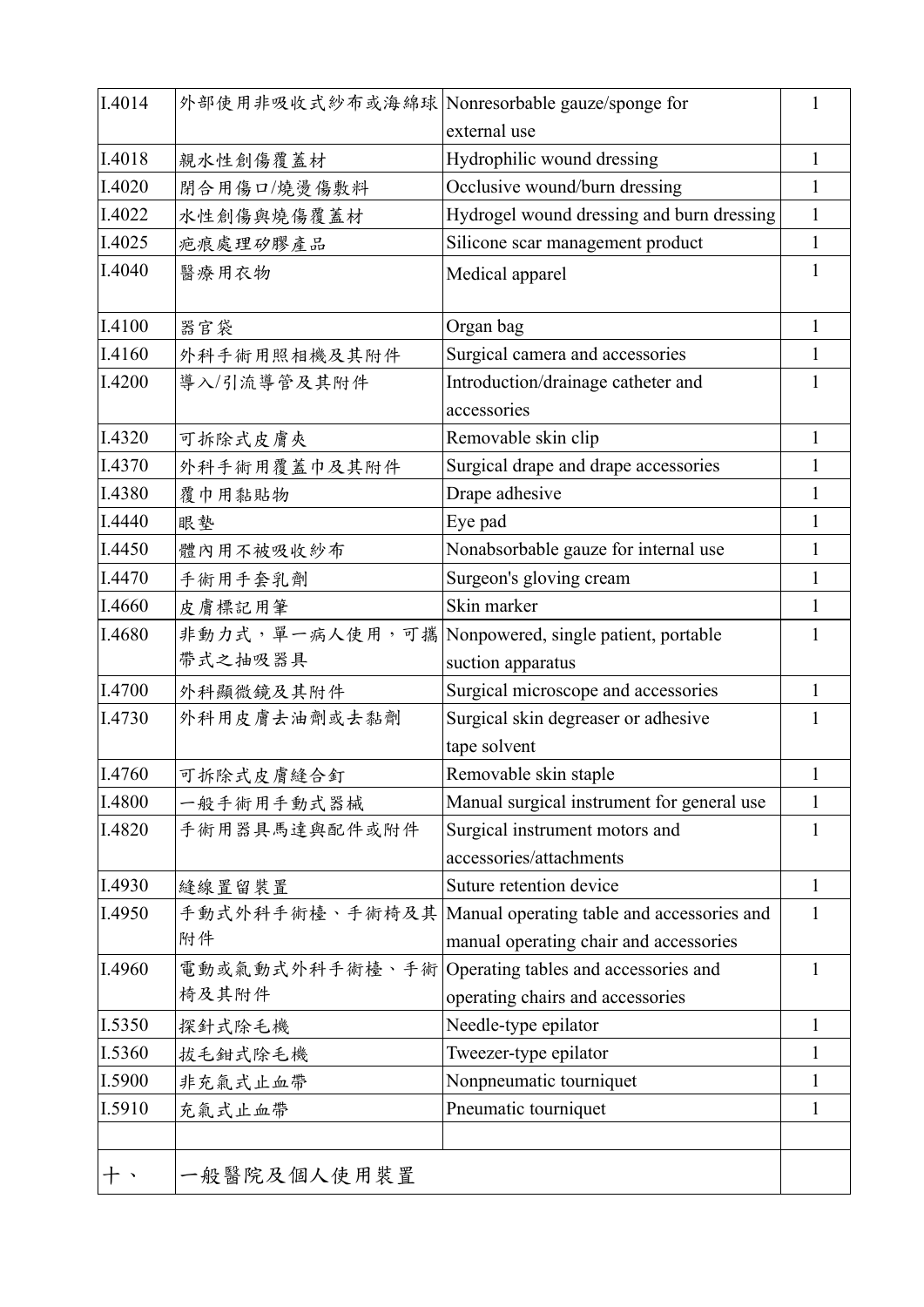| 代碼     | 名稱           | 英文名稱                                        | 等級           |
|--------|--------------|---------------------------------------------|--------------|
| J.0003 | 醫療壓力衣        | <b>Medical Pressure Garment</b>             | 1            |
| J.2200 | 前額液晶體溫片      | Liquid crystal forehead temperature strip   | 1            |
| J.2900 | 臨床變色體溫計      | Clinical color change thermometer           | 1            |
| J.5075 | 彈性繃帶         | Elastic bandage                             | $\mathbf{1}$ |
| J.5090 | 液體性繃帶        | Liquid bandage                              | 1            |
| J.5110 | 液壓可調整式病床     | Hydraulic adjustable hospital bed           | 1            |
| J.5120 | 手動可調整式病床     | Manual adjustable hospital bed              | 1            |
| J.5150 | 非動力式治療床墊     | Nonpowered flotation therapy mattress       | 1            |
| J.5160 | 醫療用束帶        | Therapeutic medical binder                  | 1            |
| J.5180 | 灼傷覆蓋片        | Burn sheet                                  | 1            |
| J.5210 | 血管內導管固定裝置    | Intravascular catheter securement device    | 1            |
| J.5240 | 醫療用黏性膠帶及黏性繃帶 | Medical adhesive tape and adhesive bandage  | $\mathbf{1}$ |
| J.5270 | 新生兒用眼罩       | Neonatal eye pad                            | $\mathbf{1}$ |
| J.5300 | 醫療用吸收纖維      | Medical absorbent fiber                     | 1            |
| J.5420 | 靜脈輸液袋用壓力器    | Pressure infusor for an I.V. bag            | 1            |
| J.5510 | 非交流電力式病患升降機  | Non-AC-powered patient lift                 | 1            |
| J.5550 | 交替式壓力氣墊床     | Alternating pressure air flotation mattress | 1            |
| J.5560 | 温度調節式水床墊     | Temperature regulated water mattress        | $\mathbf{1}$ |
| J.5680 | 小兒姿勢固定器      | Pediatric position holder                   | $\mathbf{1}$ |
| J.5740 | 蛇咬用傷口吸引組     | Suction snakebite kit                       | 1            |
| J.5780 | 醫用輔助襪        | Medical support stocking                    | 1            |
| J.5820 | 治療用陰囊支撐器     | Therapeutic scrotal support                 | 1            |
| J.5950 | 臍帶閉合器        | Umbilical occlusion device                  | 1            |
| J.6025 | 吸收性尖端塗藥器     | Absorbent tipped applicator                 | 1            |
| J.6150 | 醫療器械用超音波洗淨機  | Ultrasonic cleaner for medical instruments  | 1            |
| J.6230 | 壓舌板          | Tongue depressor                            | 1            |
| J.6280 | 醫用鞋墊         | Medical insole                              | 1            |
| J.6375 | 病患用潤滑劑       | Patient lubricant                           | 1            |
| J.6430 | 液體藥物給藥器      | Liquid medication dispenser                 | 1            |
| J.6450 | 皮膚壓力保護器      | Skin pressure protectors                    | 1            |
| J.6775 | 動力式病患輸送裝置    | Powered patient transfer device             | 1            |
| J.6785 | 手動病患輸送裝置     | Manual patient transfer device              | 1            |
| J.6820 | 醫用可拋棄式切割器    | Medical disposable scissors                 | 1            |
| J.6890 | 一般醫療器械用消毒劑   | General purpose disinfectants               | 1            |
| J.6900 | 手提式擔架        | Hand-carried stretcher                      | 1            |
| J.6910 | 輪式擔床         | Wheeled stretcher                           | 1            |
| J.6960 | 灌洗注射筒        | Irrigating syringe                          | 1            |
| J.6970 | 液晶静脈定位器      | Liquid crystal vein locator                 | 1            |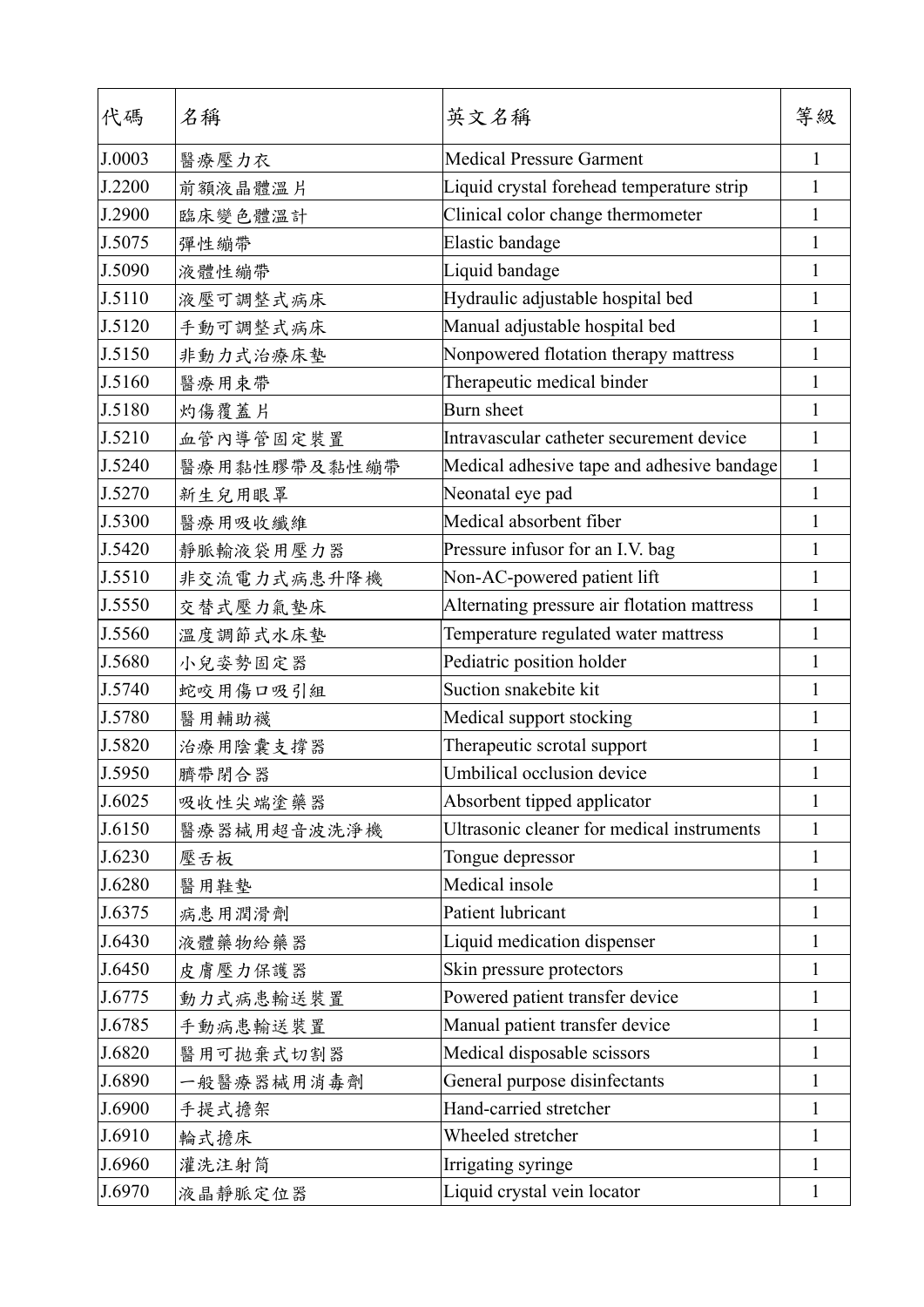| J.6980 | 靜脈固定器        | Vein stabilizer                          | $\mathbf{1}$ |
|--------|--------------|------------------------------------------|--------------|
|        |              |                                          |              |
|        | 神經學科用裝置      |                                          |              |
| 代碼     | 中文名稱         | 英文名稱                                     | 等級           |
| K.1200 | 兩點式判讀儀       | Two-point discriminator                  | $\mathbf{1}$ |
| K.1500 | 觸覺計          | Esthesiometer                            |              |
| K.1525 | 調音叉          | Tuning fork                              |              |
| K.4030 | 顱骨板鐵砧        | Skull plate anvil                        |              |
| K.4060 | 腦室套管         | Ventricular cannula                      | 1            |
| K.4125 | 神經外科用椅       | Neurosurgical chair                      |              |
| K.4190 | 夾成形/切割器械     | Clip forming/cutting instrument          | 1            |
| K.4200 | 去夾器械         | Clip removal instrument                  |              |
| K.4325 | 頭顱鑽手機        | Cranial drill handpiece(brace)           | 1            |
| K.4500 | 頭顱造型術用材料成形工具 | Cranioplasty material forming instrument |              |
| K.4525 | 顯微手術器械       | Microsurgical instrument                 |              |
| K.4535 | 非動力式神經外科用器械  | Nonpowered neurosurgical instrument      | 1            |
| K.4545 | 分流系統植入用器械    | Shunt system implantation instrument     | 1            |
| K.4600 | 額葉白質刀        | Leukotome                                | 1            |
| K.4650 | 神經外科用縫合針     | Neurosurgical suture needle              | 1            |
| K.4750 | 顱骨打洞器        | Skull punch                              | 1            |
| K.4900 | 顱骨板起子        | Skullplate screwdriver                   | 1            |
|        |              |                                          |              |
| 十二、    | 婦產科用裝置       |                                          |              |
| 代碼     | 中文名稱         | 英文名稱                                     | 等級           |
| L.1640 | 陷凹鏡及其附件      | Culdoscope and accessories               | $\mathbf{1}$ |
| L.1690 | 子宫鏡及其附件      | Hysteroscope and accessories             | 1            |
| L.1700 | 子宮鏡灌入器       | Hysteroscopic insufflator                | 1            |
| L.1720 | 婦產科用腹腔鏡及其附件  | Gynecologic laparoscope and accessories  | 1            |
| L.1730 | 腹腔鏡灌入器       | Laparoscopic insufflator                 | 1            |
| L.2900 | 胎兒聽診器        | Fetal stethoscope                        | 1            |
| L.4520 | 婦產科用一般手動器械   | Obstetric-gynecologic general manual     | 1            |
|        |              | instrument                               |              |
| L.4530 | 婦產科專用手動器械    | Obstetric-gynecologic specialized        | 1            |
|        |              | manual instrument                        |              |
| L.5900 | 治療用陰道灌洗器     | Therapeutic vaginal douche apparatus     | 1            |
| L.5920 | 陰道吹藥器        | Vaginal insufflator                      | 1            |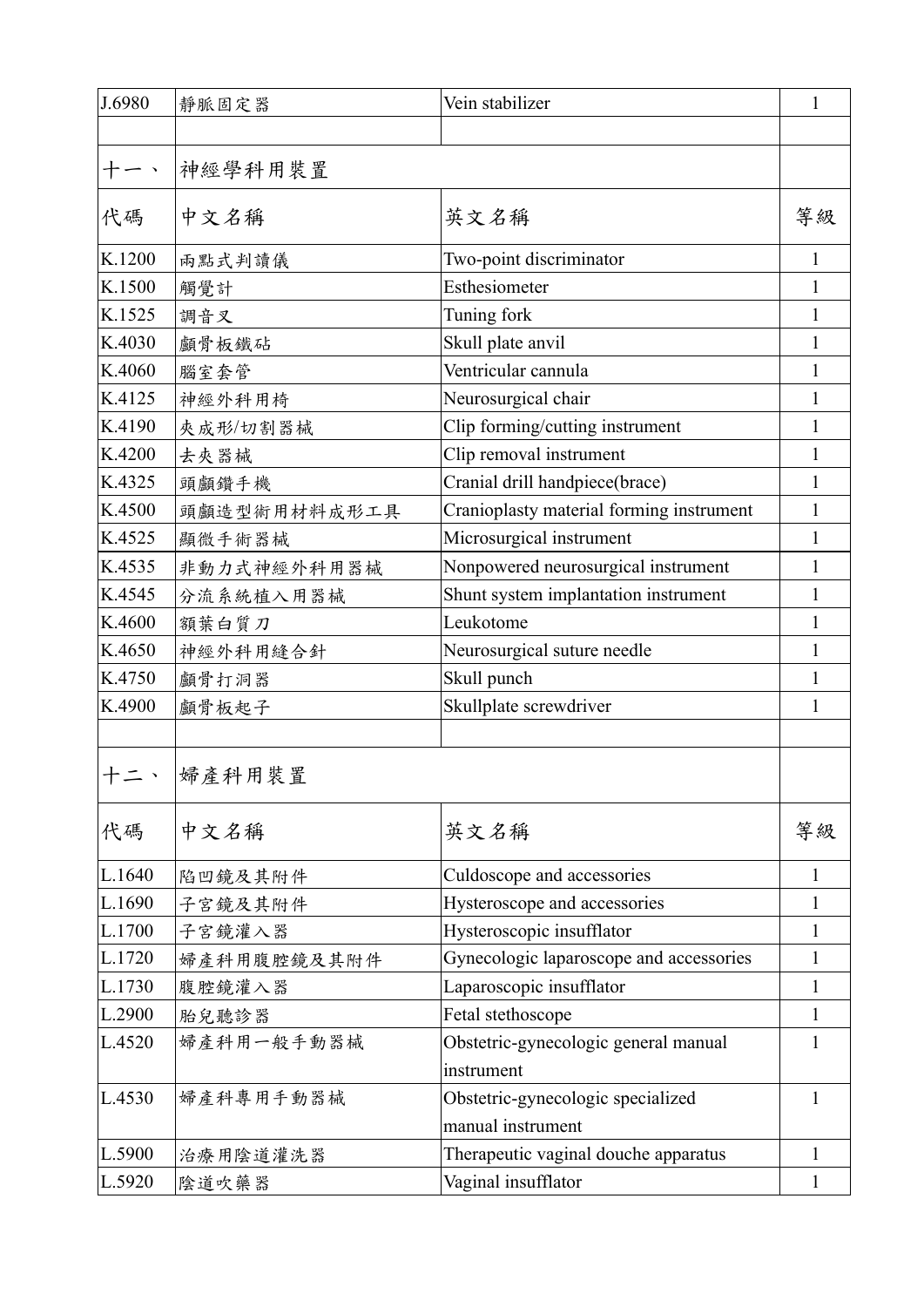| L.6190 | 輔助生殖顯微鏡及其附件        | Assisted reproductive microscopes | 1            |
|--------|--------------------|-----------------------------------|--------------|
|        |                    | and microscope accessories        |              |
|        |                    |                                   |              |
| 十三、    | 眼科用裝置              |                                   |              |
| 代碼     | 中文名稱               | 英文名稱                              | 等級           |
| M.1040 | 眼球觸覺計              | Ocular esthesiometer              | 1            |
| M.1070 | 色盲檢查器              | Anomaloscope                      | 1            |
| M.1090 | 黄斑部色素光學密度儀         | Haidlinger brush                  | 1            |
| M.1140 | 眼科用椅               | Ophthalmic chair                  | 1            |
| M.1160 | 色覺板照明器             | Color vision plate illuminator    | 1            |
| M.1200 | 眼球運動鼓狀器            | Optokinetic drum                  | 1            |
| M.1250 | 直視鏡                | Euthyscope                        | 1            |
| M.1290 | 眼科固定裝置             | Ophthalmic Fixation device        | 1            |
| M.1320 | 穹窿鏡                | Fornixscope                       | 1            |
| M.1350 | 角膜鏡                | Keratoscope                       | 1            |
| M.1375 | Bagolini 鏡片        | Bagolini lens                     | 1            |
| M.1380 | 診斷用聚光鏡片            | Diagnostic condensing lens        | 1            |
| M.1390 | 診斷用彈性Fresnel 鏡片    | Flexible diagnostic Fresnel lens  | 1            |
| M.1395 | 診斷用Hruby 眼底鏡片      | Diagnostic Hruby fundus lens      | 1            |
| M.1400 | 瑪竇氏鏡               | Maddox lens                       | 1            |
| M.1405 | 眼科試驗鏡片組            | Ophthalmic trial lens set         | 1            |
| M.1410 | 眼科試驗鏡片夾            | Ophthalmic trial lens clip        | 1            |
| M.1435 | 馬克斯威氏點             | Maxwell spot                      | 1            |
| M.1460 | 立體感測量器             | Stereopsis measuring instrument   | 1            |
| M.1605 | 視野鏡                | Perimeter                         | 1            |
| M.1650 | 眼科用棒狀稜鏡            | Ophthalmic bar prism              | 1            |
| M.1655 | 眼科用Fresnel稜鏡(壓貼鏡片) | Ophthalmic Fresnel prism          | 1            |
| M.1660 | 視軸角度稜鏡             | Gonioscopic prism                 | 1            |
| M.1665 | 眼科旋轉稜鏡             | Ophthalmic rotary prism           | 1            |
| M.1680 | 眼科用投影機             | Ophthalmic projector              | 1            |
| M.1690 | 瞳孔圖儀               | Pupillograph                      | 1            |
| M.1700 | 瞳孔計                | Pupillometer                      | 1            |
| M.1750 | 視網膜檢影鏡架            | Skiascopic rack                   | 1            |
| M.1790 | 近點尺                | Nearpoint ruler                   | 1            |
| M.1800 | Schirmer 試紙        | Schirmer strip                    | 1            |
| M.1810 | 切線幕(視野計)           | Tangent screen (campimeter)       | 1            |
| M.1870 | 立體鏡                | Stereoscope                       | 1            |
| M.1905 | 眼球震顫帶              | Nystagmus tape                    | $\mathbf{1}$ |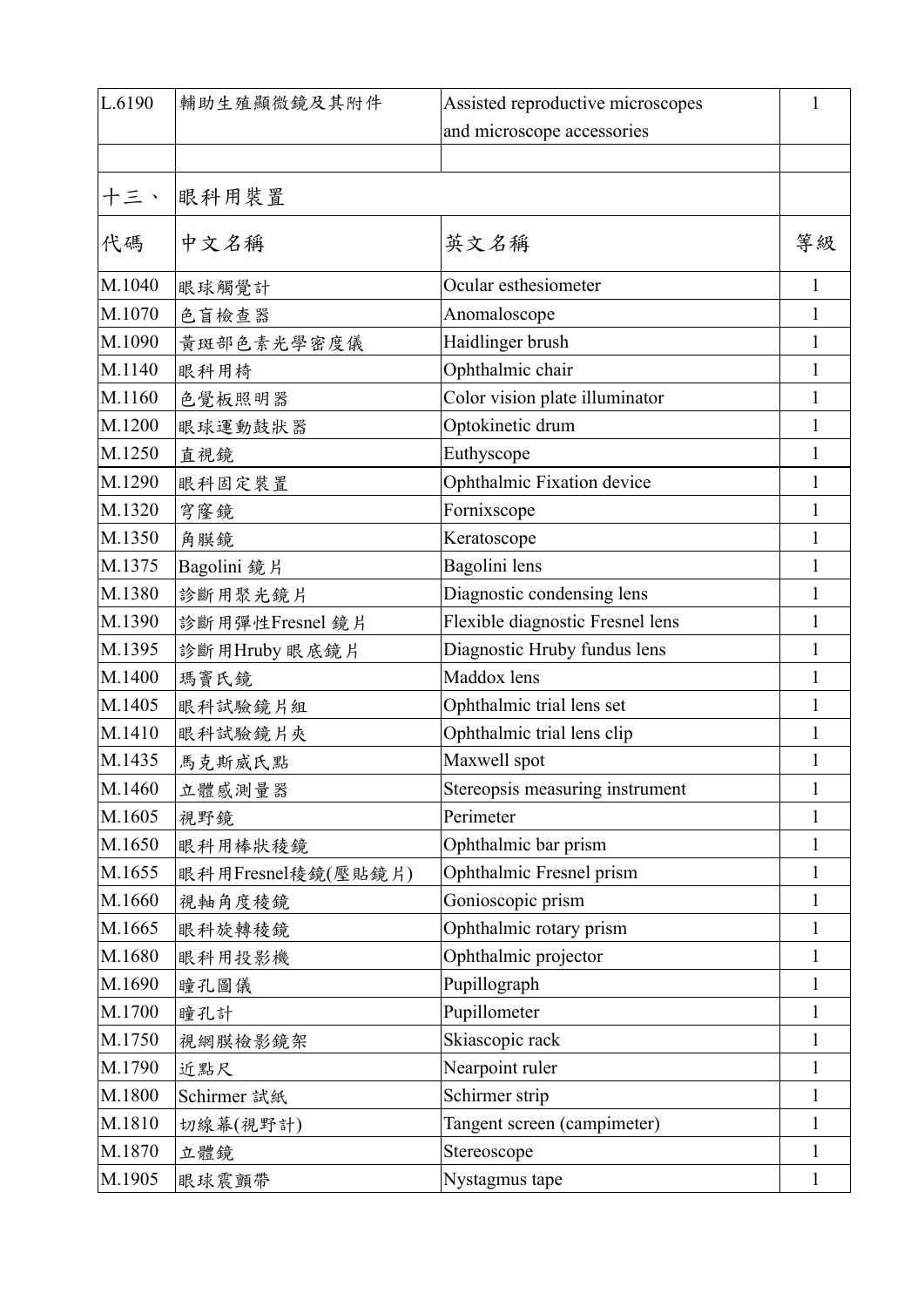| M.1910 | 視覺分離試驗系統     | Spectacle dissociation test system       | 1            |
|--------|--------------|------------------------------------------|--------------|
| M.1945 | 透照器          | Transilluminator                         | 1            |
| M.3200 | 義眼           | Artificial eye                           | $\mathbf{I}$ |
| M.4070 | 動力式角膜鑽孔器     | Powered corneal burr                     | 1            |
| M.4250 | 眼科用電解器       | Ophthalmic electrolysis unit             | 1            |
| M.4300 | 人工水晶體導引器     | Intraocular lens guide                   | 1            |
| M.4335 | 手術用頭燈        | Operating headlamp                       | 1            |
| M.4350 | 手動式眼科手術器械    | Manual ophthalmic surgical instrument    | 1            |
| M.4360 | 眼睛手術灌注裝置     | Ocular surgery irrigation device         | 1            |
| M.4370 | 角膜刀          | Keratome                                 | 1            |
| M.4570 | 眼科手術標記器      | Ophthalmic surgical marker               | 1            |
| M.4750 | 眼科用眼罩        | Ophthalmic eye shield                    | 1            |
| M.4770 | 眼科用手術眼鏡(放大鏡) | Ophthalmic operating spectacles (loupes) | 1            |
| M.5600 | 上眼瞼下垂支持器     | Ptosis crutch                            | 1            |
| M.5844 | 矯正鏡片         | Corrective spectacle lens                | 1            |
|        |              |                                          |              |
| 十四、    | 骨科用装置        |                                          |              |
| 代碼     | 中文名稱         | 英文名稱                                     | 等級           |
| N.1100 | 關節鏡          | Arthroscope                              | 1            |
| N.3000 | 骨臼帽          | Bone cap                                 | 1            |
| N.4200 | 骨水泥分配器       | Cement dispenser                         | 1            |
| N.4210 | 臨床用骨水泥攪拌器    | Cement mixer for clinical use            | 1            |
| N.4220 | 骨水泥單體蒸氣排除器   | Cement monomer vapor evacuator           | 1            |
| N.4230 | 骨水泥通風管       | Cement ventilation tube                  | 1            |
| N.4540 | 手動式骨科手術器械    | Orthopedic manual surgical instrument    | 1            |
| N.5850 | 非動力式骨科牽引器及配件 | Nonpowered orthopedic traction           | 1            |
|        |              | apparatus and accessories                |              |
| N.5890 | 非侵入式牽引組件     | Noninvasive traction component           | 1            |
| N.5940 | 石膏類產品        | Cast component                           | $\mathbf{I}$ |
| N.5960 | 石膏拆除器械       | Cast removal instrument                  | $\mathbf{I}$ |
| N.5980 | 手動式打石膏及拆石膏器械 | Manual cast application and removal      | $\bf{l}$     |
|        |              | instrument                               |              |
| 十五、    | 物理醫學科用裝置     |                                          |              |
| 代碼     | 中文名稱         | 英文名稱                                     | 等級           |
| O.0003 | 皮膚局部冷凍劑      | Topical refrigerant                      | 1            |
| O.0006 | 連續式被動關節活動器   | <b>Continuous Passive Motion Device</b>  | 1            |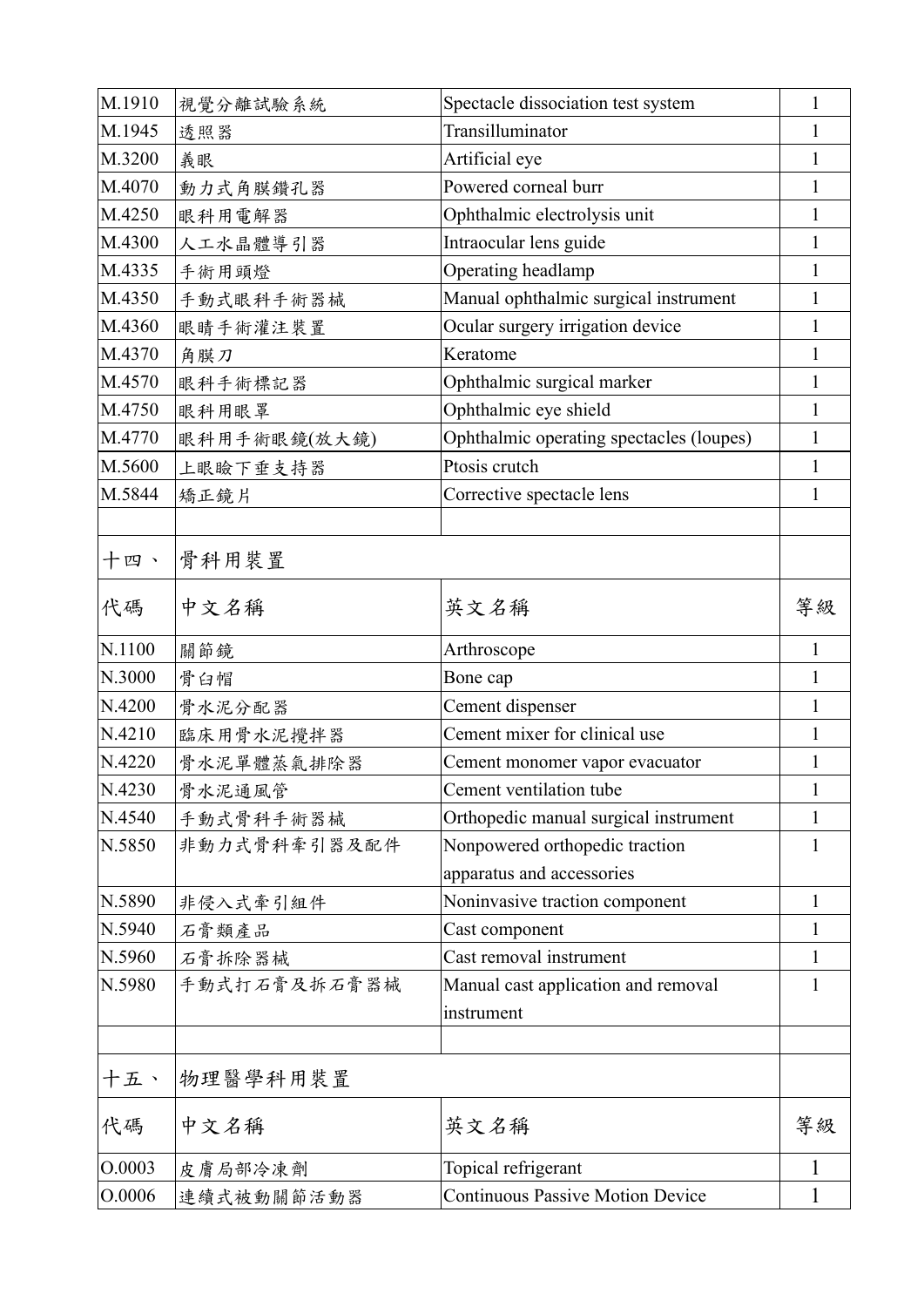| O.1175 | 電極線          | Electrode cable                             | $\mathbf{1}$ |
|--------|--------------|---------------------------------------------|--------------|
| O.3025 | 義肢及裝具用附件     | Prosthetic and orthotic accessory           | 1            |
| O.3075 | 醫療用手杖        | Cane                                        | 1            |
| O.3100 | 機械椅          | Mechanical chair                            | 1            |
| O.3150 | 醫療用柺杖        | Crutch                                      | 1            |
| O.3175 | 浮動坐墊         | Flotation cushion                           | 1            |
| O.3410 | 體外肢體裝具用組件    | External limb orthotic component            | 1            |
| O.3420 | 體外肢體義肢用組件    | External limb prosthetic component          | 1            |
| O.3475 | 肢體裝具         | Limb orthosis                               | 1            |
| O.3490 | 軀幹裝具         | Truncal orthosis                            | 1            |
| O.3500 | 體外組裝下肢義肢     | External assembled lower limb prosthesis    | 1            |
| O.3520 | 治療檯          | Plinth                                      | 1            |
| O.3640 | 手臂吊帶         | Arm sling                                   | 1            |
| 0.3665 | 先天性髖關節移位外展夾板 | Congenital hip dislocation abduction splint | 1            |
| O.3675 | 丹尼布朗夾板       | Denis Brown splint                          | 1            |
| O.3750 | 機械式治療檯       | Mechanical table                            | 1            |
| O.3760 | 動力式治療檯       | Powered table                               | 1            |
| O.3825 | 機械式助行器       | Mechanical walker                           | 1            |
| O.3850 | 機械式輪椅        | Mechanical wheelchair                       | 1            |
| O.3930 | 移動式輪椅升降器     | Wheelchair elevator                         | 1            |
| 0.5125 | 非動力式坐浴       | Nonpowered sitz bath                        | 1            |
| O.5150 | 動力式病患輸送機     | Powered patient transport                   | 1            |
| O.5160 | 氣流床          | Air-fluidized bed                           | 1            |
| O.5170 | 動力式氣流漂浮治療床   | Powered flotation therapy bed               | 1            |
| O.5180 | 手動式病人翻身床     | Manual patient rotation bed                 | $\mathbf{1}$ |
| 0.5225 | 動力式病人翻身床     | Powered patient rotation bed                | $\mathbf{1}$ |
| O.5700 | 醫療用冷敷裝置      | Cold pack                                   | 1            |
| O.5710 | 醫療用可丢棄式的冷熱敷包 | Hot or cold disposable pack                 | 1            |
| O.5720 | 醫療用水循環式冷熱敷包  | Water circulating hot or cold pack          | 1            |
| O.5730 | 醫療用濕熱敷包      | Moist heat pack                             | 1            |
| 0.5765 | 壓力供應裝置       | Pressure-applying device                    | 1            |
| 0.5925 | 牽引用附件        | Traction accessory                          | 1            |
|        |              |                                             |              |
| 十六、    | 放射學科用裝置      |                                             |              |
| 代碼     | 中文名稱         | 英文名稱                                        | 等級           |
| P.1350 | 核醫掃描台        | Nuclear scanning bed                        | $\mathbf{1}$ |
| P.1400 | 醫用密封校正射源     | Nuclear sealed calibration source           | 1            |
| P.1410 | 核醫心電圖同步器     | Nuclear electrocardiograph synchronizer     | $\mathbf{1}$ |